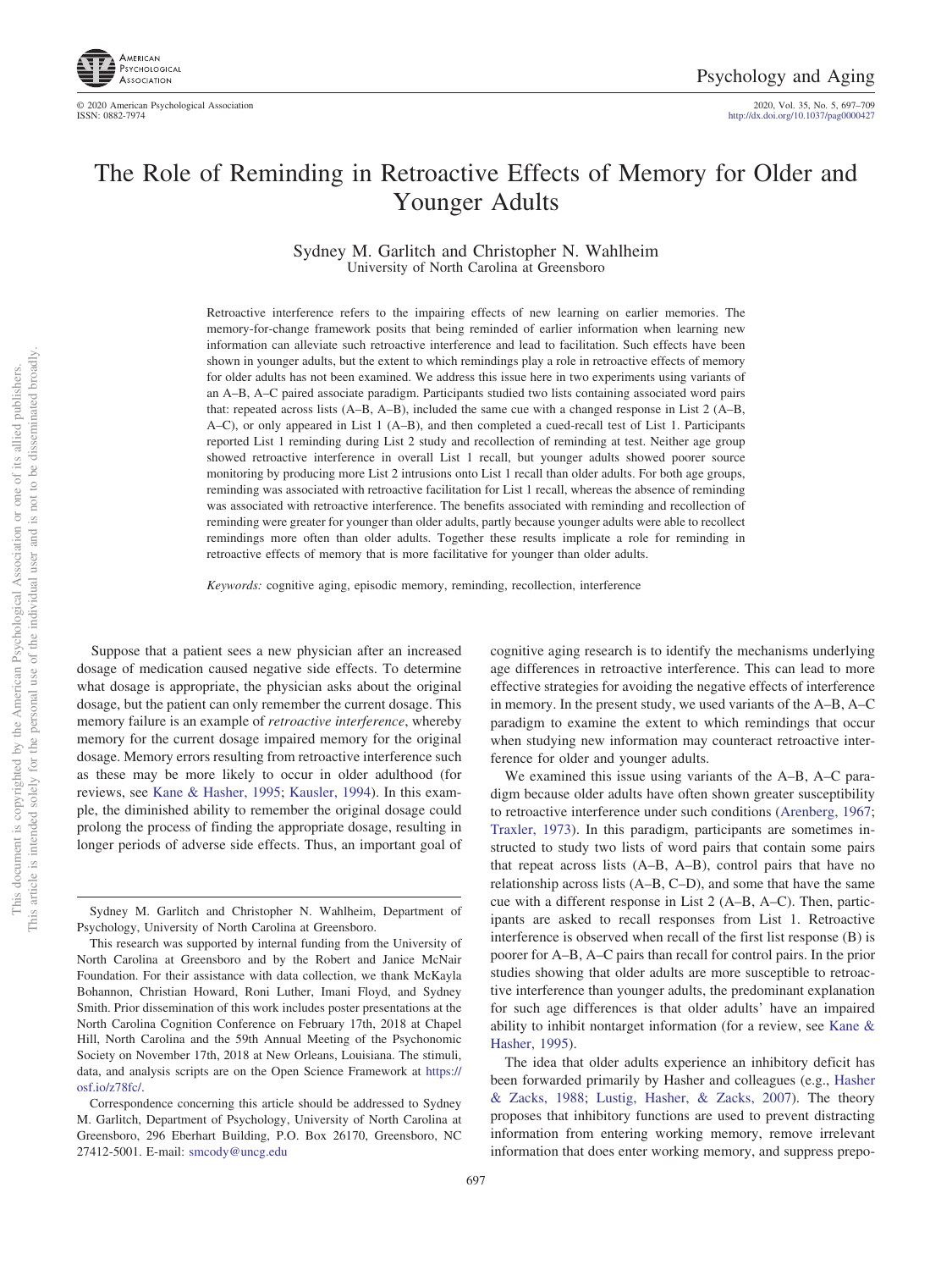tent or habitual responses. The theory assumes that efficient processing takes place when one can successfully engage inhibition to suppress information from the past or the present that is attracting attention away from the current goal or stimuli to be processed (for a review, see [Lustig, Hasher, & Tonev, 2001\)](#page-11-5). Older adults are presumed to process new information less efficiently because they experience an inhibition deficit, which allows more irrelevant or distracting information to enter working memory. This leads to increased response competition at retrieval, and subsequently, impairs memory performance. In studies testing this account, Hasher and colleagues (e.g., [Connelly, Hasher, & Zacks, 1991;](#page-11-6) [Hamm &](#page-11-7) [Hasher, 1992;](#page-11-7) [Hartman & Hasher, 1991;](#page-11-8) [Hasher, Quig, & May,](#page-11-9) [1997\)](#page-11-9) have shown that older adults are less likely than younger adults to ignore distracting information and more likely to retrieve it. When applied to interference-based memory paradigms, the inhibitory deficit theory posits that one must inhibit the nontarget list both during encoding and retrieval in order to successfully remember the target list responses (for a discussion of this issue, see [Lustig et al., 2001\)](#page-11-5).

In contrast to this perspective, we argue that inhibition of competing information during encoding and retrieval is not always necessary to successfully recall earlier-studied information. Specifically, we argue that one need not invoke inhibition deficit theory to understand age differences in A–B, A–C paired associate paradigms when the task allows for and encourages integrative encoding of competing information. This argument is partly based on evidence from other paradigms showing that integrative encoding can counteract interference effects in both older and younger adults. For example, consider studies on the fan effect. Those studies often show that response time to retrieve facts associated with a common cue increases as the number of encoded facts increases, which indicates interference effects in memory (e.g., [Anderson, 1974\)](#page-10-1). However, if one can integrate the facts into one, more complex representation, such interference is eliminated [\(My](#page-11-10)[ers, O'Brien, Balota, & Toyofuku, 1984;](#page-11-10) [Radvansky, Spieler, &](#page-11-11) [Zacks, 1993;](#page-11-11) [Radvansky & Zacks, 1991\)](#page-11-12). Both older and younger adults can engage in such integrative processing, which results in comparable avoidance of this sort of interference (e.g., [Radvansky,](#page-11-13) [Zacks, & Hasher, 1996,](#page-11-13) [2005\)](#page-11-14).

Despite evidence suggesting that both age groups can leverage integrative encoding to reduce interference, no studies to our knowledge have examined the role of integrative encoding in retroactive effects of memory in older and younger adults using the A–B, A–C paradigm. This is surprising given that the prominent theoretical perspective of age differences in A–B, A–C recall, inhibition deficit theory (e.g., [Hasher & Zacks, 1988\)](#page-11-3), is somewhat controversial (for a review see, [Lustig et al., 2007\)](#page-11-4). We addressed this gap here by examining whether participants could improve memory for original information in an A-B, A-C paradigm in part by retrieving earlier-learned pairs while studying new pairs with shared cues and changed responses. To explain how such mechanisms may improve memory, we adopted the perspective of the memory-for-change (MFC) framework [\(Jacoby, Wahlheim, &](#page-11-15) [Kelley, 2015;](#page-11-15) [Wahlheim & Jacoby, 2013\)](#page-12-0).

The MFC framework combines the recursive remindings hypothesis [\(Hintzman, 2011\)](#page-11-16) with dual-process theory [\(Jacoby,](#page-11-17) [1991\)](#page-11-17) to argue that study phase retrievals (i.e., remindings) can eliminate interference and sometimes lead to facilitation by promoting integrative encoding. The framework was originally developed to account for proactive effects of earlier-learned information on memory for more recent information. Under such conditions, the framework proposes that a currently perceived stimulus can trigger a reminding of an earlier memory that includes overlapping features. Bringing the earlier memory into working memory along with the current one enables them to be integrated, along with the reminding that links them, into a configural representation. The reminding process allows earlier memories to receive retrieval practice benefits, making them more accessible in memory. The increased accessibility of information from nontarget sources can be opposed if the configural representation formed during List 2 is recollected later at test. This recollection allows access to both responses and the temporal order in which they occurred, leading to a recall benefit for more recent information. However, if this configural representation is not recollected at test, the accessibility of the earlier memory enhanced by retrieval practice leads to proactive interference. The framework posits that overall recall of changed information is comprised of both facilitation and interference effects that depend on the frequencies of remindings and later recollection of remindings.

Important for the present study, this mixture of effects has been shown in experiments examining the role of reminding in proactive effects of memory for older and younger adults (e.g., [Wahl](#page-12-1)[heim, 2014;](#page-12-1) [Wahlheim & Zacks, 2019\)](#page-12-2). Those studies showed that older adults were more susceptible to memory impairment from response competition primarily because they detected and recollected fewer changes than younger adults. We extend on that work in the present study by examining whether similar age differences exist under retroactive experimental conditions. Under such conditions, the MFC framework predicts that remindings will improve memory for earlier-learned information through retrieve practice. In contrast to proactive experimental conditions, recollection of reminding is not required to oppose the accessibility of List 1 responses because those responses are targets under such conditions. Nevertheless, retrieval of existing memories may still be further enhanced when configural representations can be recollected at test. Recollecting those representations could improve retrieval of existing memories beyond reminding alone when retrieval of more recent information serves as an additional retrieval cue for earlier information [\(Negley, Kelley, & Jacoby, 2018\)](#page-11-18) or when the representation preserves temporal order in a manner shown to support list discrimination [\(Jacoby, Wahlheim, &](#page-11-19) [Yonelinas, 2013\)](#page-11-19). When remindings do not occur in List 2, recall of earlier memories should be poorest because they do not receive retrieval practice benefits.

Support for these predictions was shown in two recent studies of retroactive effects of memory for younger adults. In the first study, [Jacoby et al. \(2015,](#page-11-15) Experiment 1) examined the effects of controlled remindings on List 1 recall in an A–B, A–C paradigm, where participants studied two lists that included word pairs for which cues remained the same and responses changed between or within lists (between-list and within-list A–B, A–C, respectively), and control pairs that only appeared in List 1. During List 2 study, one group looked for changes originating in either List 1 or List 2 (n-back), whereas another group only looked for changes from within List 2 (within-list back). List 1 recall for between-list A–B, A–C pairs showed retroactive facilitation for the n-back group but did not differ from control pairs for the Within-list back group. These results suggested that directed remindings of List 1 pairs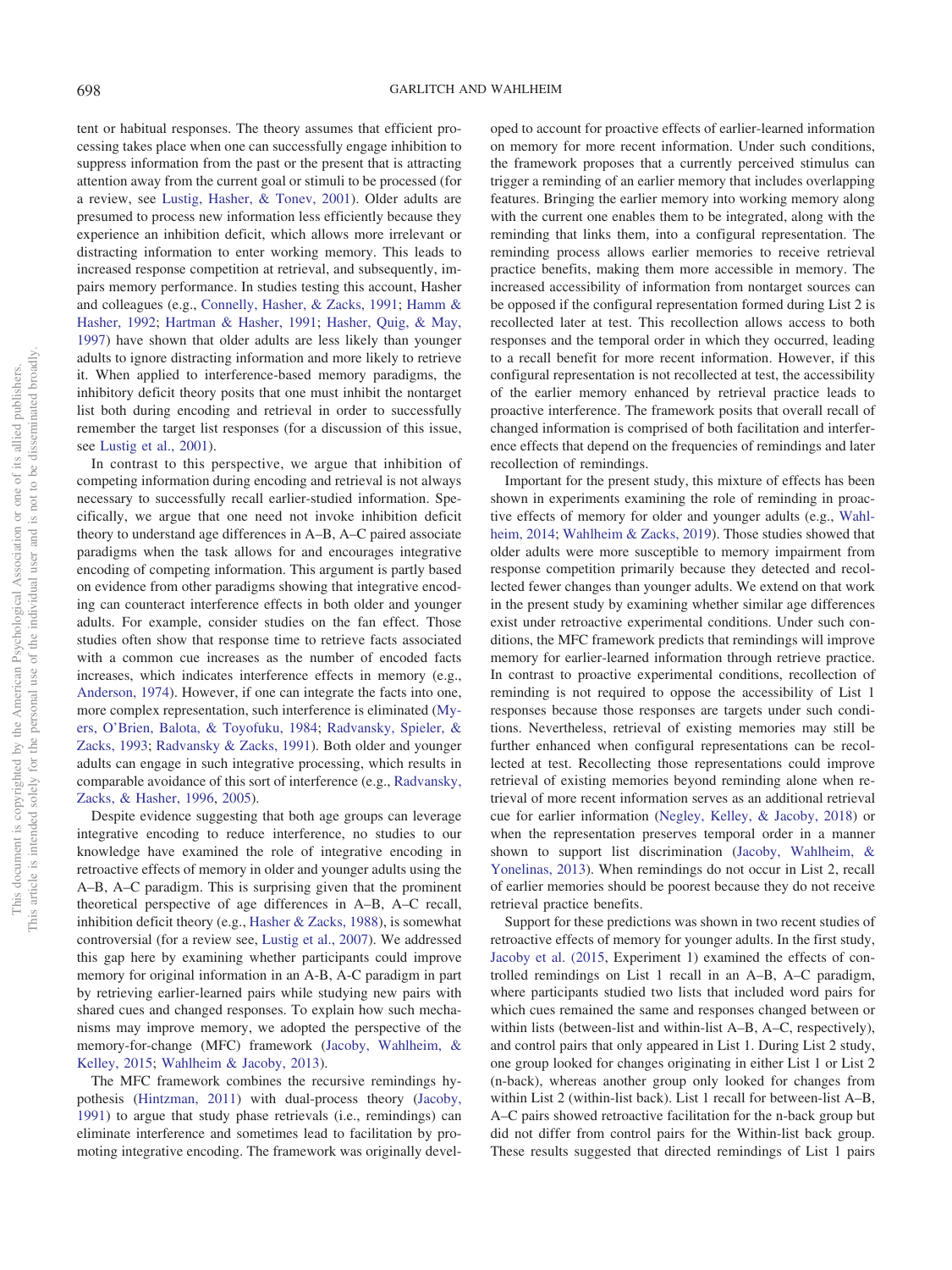during List 2 study enhanced List 1 recall through retrieval practice. However, the effects of recollecting remindings could not be assessed because the final test did not include a measure of that sort.

To address this limitation, [Negley et al. \(2018\)](#page-11-18) examined the effects of List 1 remindings during List 2 in a paradigm that included a measure of reminding recollection at test. Reminding recollection was assumed to occur when participants could both successfully indicate that a pair had changed and correctly recall the List 2 response. By also including a manipulation of List 2 study time, the authors tested the idea that more time spent with competing information can lead to better memory. Although classic interference theories predict that more exposure to competing information should further impair retrieval of earlier memories (e.g., [McGeoch, 1932\)](#page-11-20), the MFC framework predicts that more exposure to competing information with shared features could allow for more remindings and therefore improve retrieval of earlier memories. Consistent with this prediction, longer List 2 study time was associated with more remindings and enhanced List 1 recall compared with shorter List 2 study time. In addition, retroactive facilitation was observed when remindings occurred during List 2, regardless of whether remindings were later recollected at test. Important for the MFC framework, reminding recollection was associated with higher List 1 recall than when List 1 recall was conditionalized on remindings alone. These results suggest that retrieval practice during List 2 benefitted later memory and that recollection-based retrieval of configural representations conferred an additional benefit to List 1 recall.

The two studies of retroactive effects of memory above suggest that manipulations that increase opportunities for integrative encoding in A–B, A–C paradigms can alleviate retroactive interference. Those studies also suggest that when people are reminded less often, they are more susceptible to retroactive interference. Accordingly, the MFC framework predicts that older adults should experience greater retroactive interference than younger adults to the extent that older adults' recollection deficit (for reviews, see [Balota, Dolan, & Duchek, 2000;](#page-10-2) [Zacks, Hasher, & Li, 2000\)](#page-12-3) reduces the frequency of remindings and later recollection of remindings. In the present study, we tested the hypothesis that older adults would experience greater retroactive interference than younger adults because older adults would be reminded of List 1 responses less often during List 2 and recollect fewer remindings at test.

#### **Experiment 1**

In Experiment 1, we characterized retroactive effects of memory in older and younger adults in a variant of an A–B, A–C paradigm with instructions that encouraged integrative encoding during List 2. This allowed us to test predictions from the MFC framework about the role of remindings in such effects. To examine these effects, we attempted to manipulate the frequency of remindings during List 2 by varying List 2 study times within subjects, which replicated the approach from [Negley et al. \(2018\).](#page-11-18) This manipulation also allowed us to determine whether longer List 2 study times would confer differential benefits for older and younger adults. We tested the hypothesis that longer List 2 study durations would provide more opportunities for remindings, particularly for older adults because they are generally assumed to process information more slowly (e.g., [Salthouse, 1996\)](#page-11-21). We assessed potential variations in the frequencies of remindings indirectly using a reminding recollection measure at test.

## **Method**

In both experiments, we report how we determined sample sizes, all data exclusions, all manipulations, and all measures [\(Simmons, Nelson, & Simonsohn, 2012\)](#page-11-22). The stimuli, data, and analysis scripts are available at [https://osf.io/z78fc/.](https://osf.io/z78fc/) The research reported here was approved by the Institutional Review Board at The University of North Carolina at Greensboro (UNCG).

Participants. We tested 48 younger adults (34 women, 14 men), ages  $18-23$  ( $M = 19.25$ ,  $SD = 1.42$ ), from UNCG, and 36 older adults (25 women, 11 men), ages 60 to 75 ( $M = 68.75$ ,  $SD =$ 3.95), from Greensboro and the surrounding areas. For compensation, younger adults received course credit, and older adults received \$10 per hr. We screened for cognitively healthy older adults by administering the Short Blessed Test (SBT; [Katzman et al., 1983\)](#page-11-23) over the phone and the Mini Mental State Exam (MMSE; [Folstein, Folstein, &](#page-11-24) [McHugh, 1975\)](#page-11-24) in person. The inclusion criteria were as follows: an SBT weighted error score  $\leq$ 4, an MMSE score  $\geq$ 25, and no reported recent neurological event  $(e.g., a stroke).$ <sup>1</sup> All older adults had a visual acuity score  $\geq 20/50$  on the Snellen Eye Test [\(Hetherington, 1954\)](#page-11-25). [Table 1](#page-3-0) displays all cognitive ability scores.

We chose the sample sizes here based on prior work and available resources (i.e., time and money). We oversampled younger adults to increase power; we doubled the sample size of younger adults and chose a 50% larger sample of older adults relative to [Wahlheim \(2014,](#page-12-1) Experiment 3), from which the current materials were taken. According to G\*Power Version 3.1.9.2. [\(Faul, Erdfelder, Buchner, & Lang, 2009\)](#page-11-26), with  $N = 84$ , we had 80% power ( $\alpha = .05$ , two-tailed) to detect a medium effect size  $(\eta_{\rm p}^2 = .089)$ .

**Design.** We used a 2 (age: younger vs. older)  $\times$  3 (item type: A–B, A–B vs. A–B vs. A–B, A–C)  $\times$  2 (study time: 2 s vs. 10 s) mixed design. Age was treated as a between-participants factor, whereas Item Type and Study Time were manipulated within participants.

**Materials.** The materials, taken from [Wahlheim \(2014\),](#page-12-1) consisted of 96 three-word sets comprised of one cue (e.g., ball) and two responses (e.g., bounce, park). According to the [Nelson,](#page-11-27) [McEvoy, and Schreiber \(1998\)](#page-11-27) free association norms, the forward and backward association strengths between cues and responses were comparably low ([forward:  $M = .04$ ,  $SD = .02$ , range = .01–.10] vs. backward:  $[M = .021, SD = .031, range = .00 - .10]$ . The responses in each set were not associated, which minimized the possibility that reminding effects could be completely explained by spreading activation between responses.

Of the 96 sets, 90 served as critical items, and six served as buffers against primacy and recency effects. We divided the critical items into six groups of 15 items that were each matched on word frequency according to hyperspace analog to language

<sup>&</sup>lt;sup>1</sup> We replaced three older adults for the following reasons: After the experimental session, one person reported having recently experienced a stroke; we discovered that one person who scored above the cutoff on the SBT error measure was invited to participate due to a response coding error; and one person scored below the MMSE cutoff.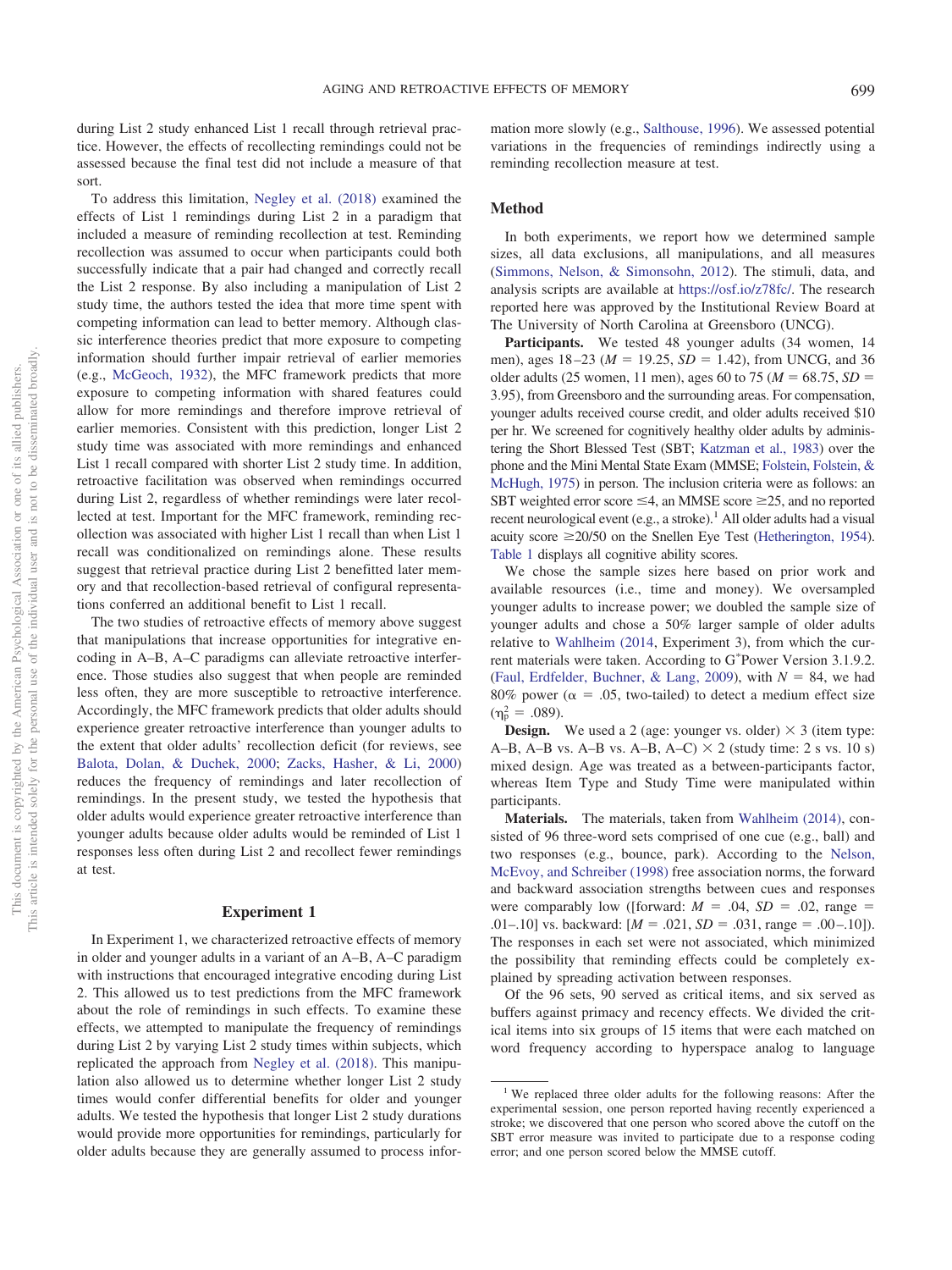<span id="page-3-0"></span>Table 1

|              |                        | Age          |           |              |           |
|--------------|------------------------|--------------|-----------|--------------|-----------|
|              |                        | Younger      |           | Older        |           |
| Experiment   | Task                   | M(SD)        | Range     | M(SD)        | Range     |
| Experiment 1 | Vocabulary (out of 40) | 27.18 (4.27) | $19 - 37$ | 35.50 (2.90) | $30 - 40$ |
|              | Education (years)      | 13.13 (1.26) | $12 - 16$ | 16.02(1.99)  | $12 - 19$ |
|              | SBT (error score)      |              |           | 0.61(1.02)   | $0 - 4$   |
|              | <b>MMSE</b>            |              |           | 28.14 (1.46) | $25 - 30$ |
| Experiment 2 | Vocabulary (out of 40) | 27.23 (4.70) | $11 - 37$ | 35.06 (3.13) | $27 - 39$ |
|              | Education (years)      | 12.96 (1.07) | $12 - 16$ | 16.44(2.24)  | $12 - 19$ |
|              | SBT (error score)      |              |           | 0.58(1.02)   | $0 - 4$   |
|              | <b>MMSE</b>            |              |           | 28.25(1.13)  | $26 - 30$ |
|              | $D SST$ (in 90 s)      |              |           | 51.61 (9.84) | $27 - 71$ |
|              | DSST (out of nine)     |              |           | 6.00(2.31)   | $1 - 9$   |

*Performance and Demographic Measures for Younger and Older Adults: Experiments 1 and 2*

*Note.* Vocabulary = Shipley Institute of Living Scale vocabulary [\(Shipley, 1986\)](#page-11-29); SBT = Short Blessed Test; MMSE = Mini Mental State Exam [\(Folstein, Folstein, & McHugh, 1975\)](#page-11-24); Education = self-reported years of education; DSST = digit symbol substitution task [\(Wechsler, 1981\)](#page-12-4).

(HAL) log frequency counts [\(Lund & Burgess, 1996\)](#page-11-28) taken from the English Lexicon Project database [\(Balota et al., 2007\)](#page-10-3). The values for each group ranged from 5.73 to 12.67 ( $M = 9.60$ ,  $SD =$ 1.48). Groups were also matched on word length  $(M = 5.30, SD =$  $1.22$ , range =  $4-8$ ).

The experiment included the following phases: List 1, List 2, practice test, and actual test. List 1 contained 90 critical and six buffer items. Thirty critical items appeared in each of the item type conditions, and one buffer item appeared in each combination of item type and list position (i.e., primacy and recency) conditions. List 2 contained 60 critical pairs and four buffer items. Thirty pairs appeared in each of the A–B, A–B, and A–B, A–C conditions (control pairs were not included in List 2), and one buffer item appeared in each combination of item type and list position conditions. In both lists, the 30 critical pairs in each item type condition were divided into two groups of 15 pairs corresponding to each of the study time conditions. Note that this distinction was arbitrary for A–B control items in List 1 because those items were not subjected to the study time manipulation. For counterbalancing, we rotated critical item sets across within-subject conditions, producing six experimental formats. The assignment of buffer items to conditions remained constant across formats. The practice test phase contained cues from the six buffer pairs that appeared in List 1. The actual test phase contained cues from the 90 critical pairs that appeared in List 1.

**Procedure.** All participants were tested individually. The stimuli were presented on computers using E-Prime 2 software (Psychology Software Tools, Pittsburgh, PA). In all phases of the experiment, stimuli appeared in a white font against a black background.

In List 1, pairs appeared for 8 s each followed by a 500-ms interstimulus interval (ISI). Primacy and recency buffers appeared in the first and last three positions of the list, respectively. Participants were asked to read the pairs aloud and study them for an upcoming test. In List 2, pairs appeared for either 2 s or 10 s each followed by a 500-ms ISI. Participants were told that some pairs would appear for longer than others. They were further told that some pairs would be the same as in List 1, whereas others would include the same cue paired with a changed response. Finally, they were told that noticing the changed pairs could help them on the memory test. In both lists, pairs appeared in a fixed random order, with the constraint that items from the same condition did not appear consecutively more than three times. The average list position was equated across conditions to control for serial position effects.

On both the practice and actual tests, cues appeared one at a time next to a question mark (e.g., ball- ?). Participants were instructed to first attempt to recall the response that was paired with the cue in List 1. After typing their response, participants indicated whether that response changed between lists by clicking on boxes labeled "Yes" or "No" that were shown below the cue. When participants selected "Yes," they were prompted to type in the changed response that appeared in List 2. When participants selected "No," the next test cue appeared. Cues remained on the screen until participants responded. Cues appeared in a fixed random order, with the constraint that items from the same condition did not appear more than three times consecutively. The average serial position was equated across conditions to control for serial position effects and to equate lags between study and test items in each condition.

Finally, all participants completed a computerized Shipley Vocabulary test [\(Shipley, 1986\)](#page-11-29). Older adults then completed the MMSE [\(Folstein et al., 1975\)](#page-11-24).

## **Results**

We performed all statistical tests using R software [\(R Develop](#page-11-30)[ment Core Team, 2008\)](#page-11-30). We modeled the effects of experimental manipulations using linear and logistic mixed effects models, fit with functions from the lme4 package [\(Bates, Mächler, Bolker, &](#page-10-4) [Walker, 2014\)](#page-10-4). We performed hypothesis tests using the anova function of the car package [\(Fox & Weisburg, 2011\)](#page-11-31) and post hoc comparisons using the Tukey method in the emmeans package [\(Lenth, 2018\)](#page-11-32). In both experiments, we treated experimental factors as fixed effects, and Subjects and Items as random effects. Importantly, this allowed us to examine whether performance differences revealed by conditional analyses remained while con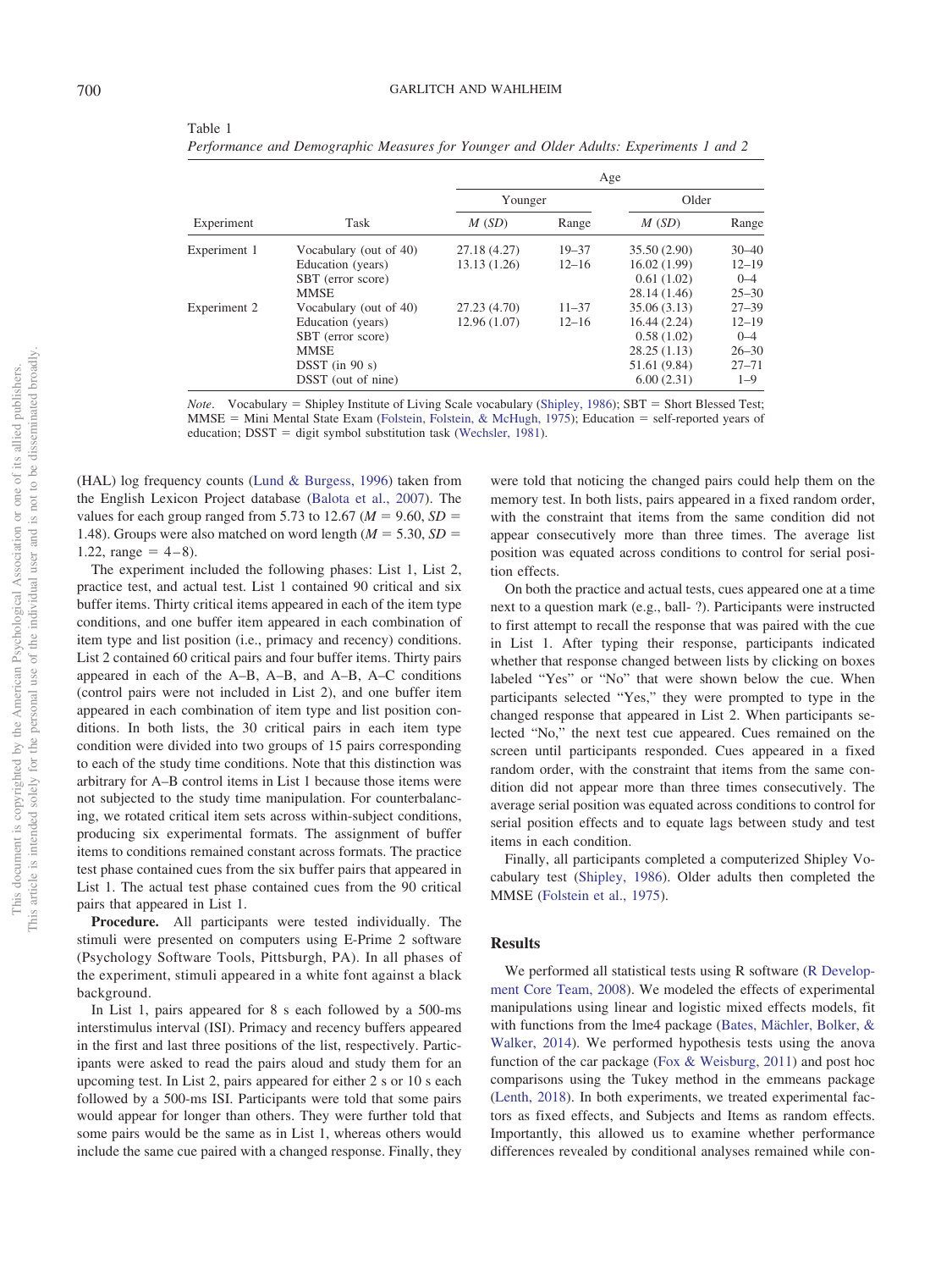trolling for variability due to participants and items. The level for significance was  $\alpha = .05$ .

List 1 recall. To examine whether age and study time interacted with retroactive effects of memory, we first analyzed overall List 1 recall [\(Figure 1;](#page-4-0) black points). Note that in the following analyses we treated A–B control item subgroups as separate cells based on the arbitrary study time labels from the counterbalance scheme. List 1 recall did not differ across the arbitrary cells for either age group, largest  $z = 1.44$ ,  $p = .15$ , indicating that these cells could be included in pairwise comparisons to evaluate retroactive effects of memory in our subsequent models. We examined List 1 recall using an Age  $\times$  Item Type  $\times$  Study Time model. The model indicated a significant effect of Item Type,  $\chi^2(2) = 431.46$ ,  $p < .001$ , showing that List 1 recall was significantly higher for A–B, A–B items than the other two item types, smallest  $z = 17.26$ ,  $p < .001$ , and did not differ between A–B and A–B, A–C items,  $z = 1.75$ ,  $p = .19$ . No other effects were significant, largest  $\chi^2(2) = 4.48$ ,  $p = .11$ . These results showed that retroactive effects of memory were comparable across age groups and study time conditions.

**List 2 intrusions onto List 1 recall.** We further examined whether age and study time interacted with retroactive effects of memory by analyzing the rates of List 2 intrusions onto List 1 recall (see [Table 2,](#page-5-0) top rows). Note that intrusions for A–B, A–B and A–B control items are baseline estimates of guessing the alternative response during List 1 recall that would have appeared in List 2 had those items been assigned to the A–B, A–C condition. The baseline rates were comparably low in all cells ( $M \leq .02$ ), so we do not include them in the following analysis. An Age  $\times$  Study Time model fitted to A–B, A-C items indicated a significant effect of Age,  $\chi^2(1) = 5.18$ ,  $p = .02$ , showing higher List 2 intrusions onto List 1 recall for younger than older adults. No other effects were significant, largest  $\chi^2(1) = 1.93$ ,  $p = .17$ . These findings showed that younger adults made more source monitoring errors than older adults.

**Change classifications.** To examine the role of remindings in retroactive effects of memory described above (inferred here from rates of reminding recollection at test), we first computed probabilities for three categories of change classification for A–B, A–C items (see [Table 3\)](#page-5-1). *Recollect reminding* refers to instances when



**Younger Older** 

<span id="page-4-0"></span>*Figure 1.* Probabilities of correct List 1 recall as a function of age, item type, and study time in Experiment 1. The areas of the conditional points (in green [light gray], blue [dark gray], and red [medium gray]) for A–B, A–C items correspond to the proportions of responses on the cued recall test that were included in each of the three conditions. The green (light gray) points indicate when change was classified and the List 2 response was reported at test (Recollect Reminding), and the blue (dark gray) points indicate when change was classified but the List 2 response was not reported at test (Remember Change). The red (medium gray) points indicate when change was not classified at test (No Memory for Change). The heights of the conditional points indicate the probability of correct List 1 recall for those subsets of items. Error bars are bootstrap 95% confidence intervals. See the online article for the color version of this figure.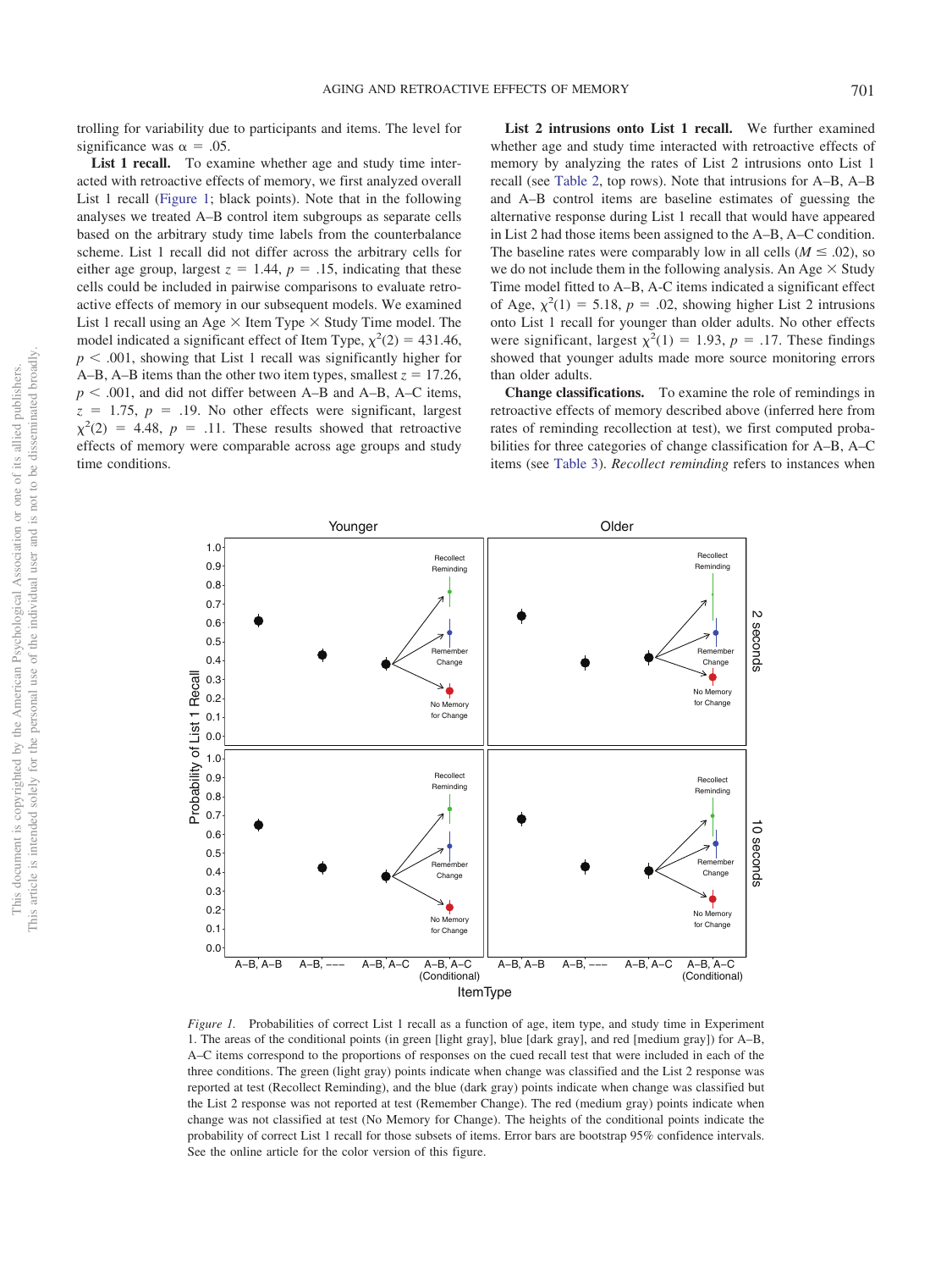<span id="page-5-0"></span>

| Table 2                                                      |
|--------------------------------------------------------------|
| List 2 Intrusions Onto List 1 Recall for A–B, A–C Items as a |
| Function of Age and Study Time: Experiments 1 and 2          |

|              |                  | Study time                                         |                                                    |  |
|--------------|------------------|----------------------------------------------------|----------------------------------------------------|--|
| Experiment   | Age              | 2s                                                 | 10 <sub>s</sub>                                    |  |
| Experiment 1 | Younger<br>Older | $.15$ [ $.12$ , $.18$ ]<br>$.13$ [ $.10$ , $.16$ ] | $.18$ [ $.15$ , $.21$ ]<br>$.12$ [ $.10$ , $.15$ ] |  |
| Experiment 2 | Younger<br>Older |                                                    | $.19$ [.17, .22]<br>$.13$ [ $.11$ , $.16$ ]        |  |

*Note*. Bootstrap 95% confidence intervals are displayed in brackets. Baselines intrusion estimates for A–B, A–B, and A–B conditions were  $\leq$ .02 in all cells.

items were classified as changed and List 2 responses were correctly recalled. *Remember change* refers to instances when items were classified as changed and List 2 responses were not correctly recalled. These two response categories were computed as joint probabilities. The model for no memory for change refers to instances when items were not classified as changed. Note that the MFC framework makes clear predictions about how recall performance should be associated with reminding recollection and the absence of memory for change. However, theoretical and empirical work is currently underway to establish the processes involved when changes are remembered but not recollected, and the associated effects on recall performance. Consequently, we treat all analyses including those cells as exploratory.

To simplify comparisons of age differences across response categories, we fitted separate Age  $\times$  Study Time models to each category. The model for recollect reminding responses indicated a significant effect of Study Time,  $\chi^2(1) = 14.68$ ,  $p < .001$ , showing that more remindings were recollected when study time was longer compared to when it was shorter. No other effects were significant, largest  $\chi^2(1) = 2.20$ ,  $p = .14$ . The model for remember change responses indicated a significant effect of Age,  $\chi^2(1) = 4.53$ ,  $p =$ .03, showing that more changes were remembered without remindings being recollected by older than younger adults. No other effects were significant, largest  $\chi^2(1) = 0.45$ ,  $p = .50$ . The model for no MFC responses indicated a significant effect of Study Time,  $\chi^2(1) = 7.79$ ,  $p = .005$ , showing that changes were remembered less often when study time was shorter compared to when it was longer. No other effects were significant, largest  $\chi^2(1) = 0.97$ ,  $p =$ .32. Together these results showed that longer study time benefitted reminding recollection, and that older adults were more likely to indicate change at test without being able to recall the List 2 response.

**List 1 recall conditionalized on change classification.** To examine the associations between reminding recollection and List 1 recall, we examined probabilities of List 1 recall conditionalized on change classifications made for A–B, A–C items (see [Figure 1,](#page-4-0) green [light gray], red [medium gray], and blue [dark gray] points). We performed conditional analyses of List 1 recall using an Age  $\times$ Item Type  $\times$  Study Time model. The Item Type factor included four levels: the three levels of change classification for A–B, A–C items described in the preceding text, and A–B control items. A–B control items were included to assess variations in retroactive effects of memory across A–B, A–C conditions. We do not report main effects that are the same as those of previous analyses.

The model indicated a significant effect of Item Type,  $\chi^2(3)$  = 178.36,  $p < .001$ , and a significant Age  $\times$  Item Type interaction,  $\chi^2(3) = 9.00, p = .03$ . Regarding retroactive effects of memory, List 1 recall was significantly higher for recollect reminding and remember change than for A-B control items for both age groups, smallest  $z = 4.50$ ,  $p < .001$ , indicating retroactive facilitation for items in which remindings were recollected or were identified as changed at test. Conversely, List 1 recall was significantly lower for no memory for change compared with A–B control items for both age groups  $(z = 8.23, p < .001)$ , indicating retroactive interference for items that were not identified as changed at test. These results showed that both age groups experienced retroactive facilitation when changes were remembered or remindings were recollected, and retroactive interference when changes were not remembered. The interaction showed that, for younger adults, List 1 recall was significantly higher for recollect reminding than for remember change  $(z = 2.87, p = .02)$ . In contrast, for older adults, List 1 recall did not differ between recollect reminding and remember change ( $z = 2.07$ ,  $p = .16$ ). These results show a qualitative age difference in recall patterns: Older adult showed comparable List 1 recall benefits when remindings were recollected and changes were remembered at test, whereas younger adults showed significantly higher recall when remindings were recollected than when changes were remembered at test. No other effects were significant (largest  $\chi^2 = 3.16$ ,  $p = .37$ ).

## **Discussion**

The results from Experiment 1 showed comparable List 1 recall for both age groups and more List 2 intrusions onto List 1 recall for younger than older adults. Contrary to most of the prior cognitive aging research, these results suggest that source monitoring errors were greater for younger than older adults. In addition, both age groups recollected remindings more often when List 2 pairs appeared for a longer rather than a shorter length of study time.

<span id="page-5-1"></span>Table 3

*Change Classification Probabilities for A–B, A–C Items as a Function of Age, Classification Type, and List 2 Study Time: Experiment 1*

|                  |                                          | Classification type                  |                                      |                                      |                                      |                                      |  |
|------------------|------------------------------------------|--------------------------------------|--------------------------------------|--------------------------------------|--------------------------------------|--------------------------------------|--|
|                  |                                          | Recollect reminding                  |                                      | Remember change                      |                                      | No memory for change                 |  |
| Age              | 2 s                                      | 10 <sub>s</sub>                      | 2 s                                  | 10 <sub>s</sub>                      | 2 s                                  | 10 s                                 |  |
| Younger<br>Older | $.14$ [.11, .16]<br>$.08$ [ $.06, .11$ ] | $.18$ [.15, .21]<br>$.14$ [.11, .16] | $.23$ [.20, .26]<br>$.29$ [.25, .33] | $.22$ [.19, .25]<br>$.30$ [.27, .34] | $.63$ [.60, .67]<br>$.63$ [.59, .67] | $.60$ [.57, .64]<br>$.56$ [.52, .60] |  |

*Note*. Bootstrap 95% confidence intervals are displayed in brackets.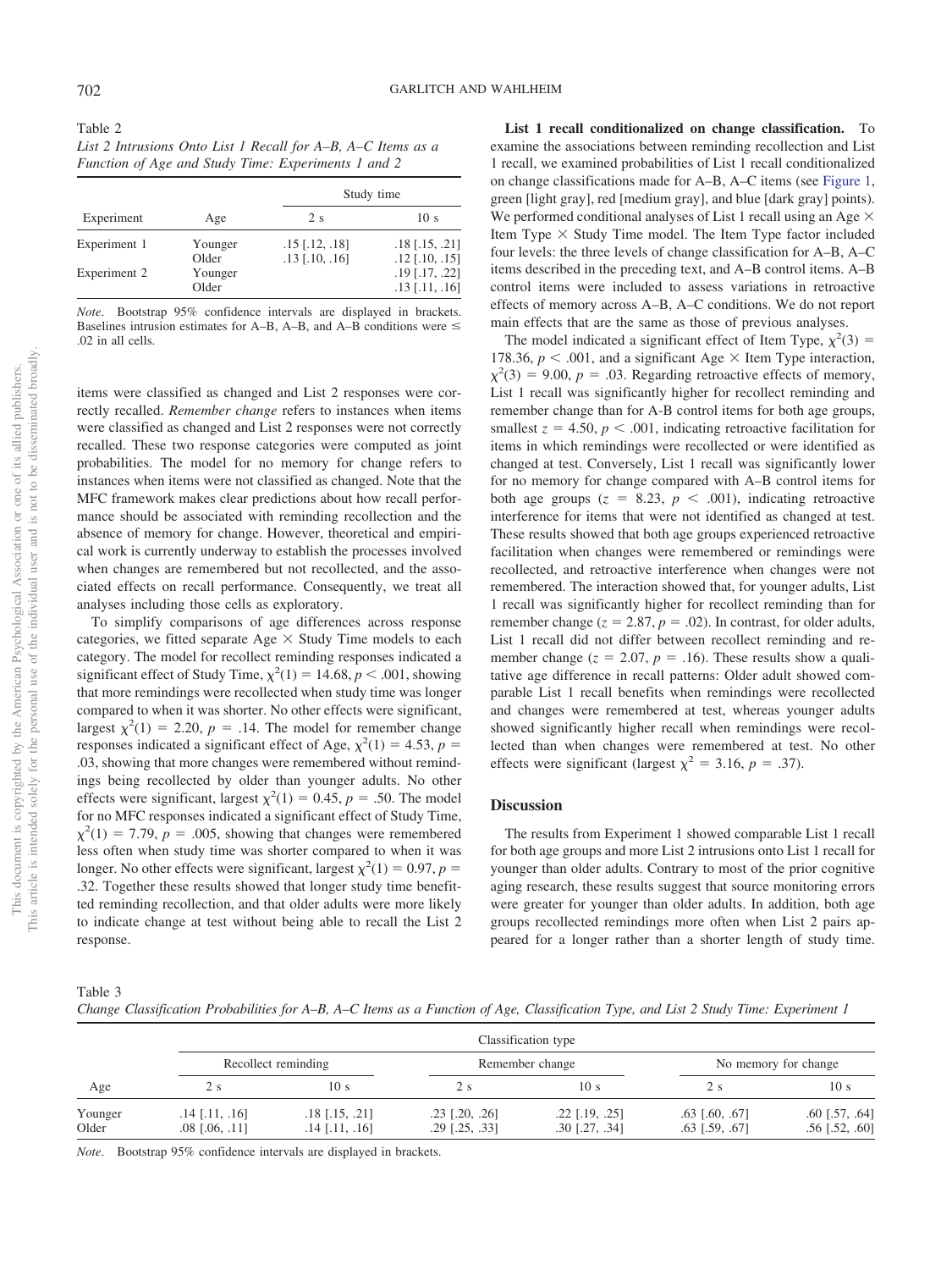However, this did not lead to age differences in overall List 1 recall for A–B, A–C items due to the balance of recall probabilities across conditional cells. Importantly, the analyses of change classifications showed that older adults were more likely than younger adults to remember changes without recollecting remindings. This age difference suggests that older adults had less precise memory for changes, which is consistent with the idea that older adults experience a recollection deficit. Consistent with the MFC framework, both age groups showed retroactive facilitation in List 1 recall for A–B A–C items when they recollected remindings and retroactive interference when they did not remember change. However, younger adults showed greater retroactive facilitation when they recollected remindings than when they remembered changes, whereas older adults showed comparable performance in both instances. To further investigate remindings and their association with List 1 recall, we included a direct measure of remindings in Experiment 2.

### **Experiment 2**

In Experiment 2, we attempted to replicate the patterns of overall memory performance from Experiment 1 and included a direct measure of remindings as they occurred in List 2. This allowed us to more completely characterize the association between remindings and later recall performance. The MFC framework predicts that remindings in List 2 will enhance List 1 recall for both age groups, but older adults' recollection deficit should lead to fewer remindings and recollection of remindings. Consequently, older adults should receive fewer of the List 1 recall benefits that are associated with remindings and their recollection. We chose not to manipulate study time here to provide more observations for analyses of List 1 recall conditionalized on remindings during List 2 and later memory for remindings at test.

## **Method**

Participants. We tested 48 younger adults (32 female, 16 male), ages 18 to 26 ( $M = 19.17$ ,  $SD = 1.37$ ), from UNCG, and 36 older adults (24 female, 12 male), ages 60 to 75 ( $M = 68$ ,  $SD =$ 4.17), from Greensboro and the surrounding areas. The compensation, eligibility requirements, and sample size justification were the same as in Experiment 1. [Table 1](#page-3-0) displays demographic information and cognitive ability scores.

**Design.** We used a 2 (age: younger vs. older)  $\times$  3 (item type: A–B, A–B vs. A–B vs. A–B, A–C) mixed design. Age was treated as a between-participants variable, and Item Type was manipulated within participants.

**Materials.** We reduced the overall number of items from Experiment 1 by selecting the 60 critical sets that produced the highest List 1 recall performance. Doing so allowed the experiment to be completed in one hour. The average association strengths between responses, word lengths, and word frequencies were comparable to the larger set. List 1 contained 60 critical items, and List 2 contained 40 critical items (20 per condition). The counterbalancing scheme and buffer items were the same as in Experiment 1.

**Procedure.** The procedure for Experiment 2 followed that of Experiment 1, with the following modifications. List 2 pairs appeared for 10 s each. During List 2, participants were instructed to

press the *1* key when they detected changed pairs, and to study the pair until it disappeared after detecting the change. To measure remindings, a screen appeared after the 10-s study time had elapsed that asked participants to report the List 1 response. An experimenter recorded those responses, and participants pressed the spacebar to move onto the next study pair. If participants did not detect a change, they were told to study the pair until it disappeared from the screen. We modified the response mapping for change classifications on the cued-recall test because some older adults from Experiment 1 had difficulty alternating between the mouse and keyboard. Participants indicated that pairs had changed by pressing the *1* key and that pairs had not changed by pressing the *0* key. After the experiment, older adults completed the MMSE [\(Folstein et al., 1975\)](#page-11-24) and then the digit symbol substitution task (DSST), which was taken from the Wechsler Adult Intelligence Scale–Revised [\(Wechsler, 1981\)](#page-12-4).

# **Results**

List 1 recall. We first assessed overall List 1 recall perfor-mance (see [Figure 2,](#page-7-0) black points) using an Age  $\times$  Item Type model. The model indicated a significant effect of Item Type,  $\chi^2(2) = 446.32, p < .001$ , showing that recall was higher for A–B, A–B than both A–B and A–B, A–C items (smallest  $z = 19.02$ ,  $p <$ .001) and did not differ between A–B and A–B, A–C items  $(z =$ .12,  $p = .99$ ). Neither the effect of Age,  $\chi^2(1) = 3.67$ ,  $p = .055$ , nor the Age  $\times$  Item Type interaction was significant,  $\chi^2(2) = 2.03$ ,  $p = 0.36$ . These results showed that correct recall for List 1 did not differ significantly for older and younger adults.

**List 2 intrusions onto List 1 recall.** We compared the rates of List 2 intrusions onto List 1 recall between age groups (see [Table](#page-5-0) [2,](#page-5-0) bottom rows). Baseline intrusion rates for A–B, A–B, and A–B control items were comparably low for both age groups ( $M \leq .02$ ). The model including only intrusions for A–B, A–C items indicated a significant effect of Age,  $\chi^2(1) = 4.35$ ,  $p = .04$ , showing more intrusions for younger than older adults. Replicating Experiment 1, these results showed more source monitoring errors for younger than older adults in the form of List 2 intrusions onto List 1 recall.

**Change classifications.** We examined age differences in memory for change both during List 2 and at test. We first examined each measure separately to characterize potential age differences in List 2 responses and to provide a direct comparison of change classification responses at test with those reported in Experiment 1. We then combined these measures to establish how change classifications made during List 2 translated in change classifications made at test. The analyses combining measures from List 2 and test were important for understanding how overall recall patterns were achieved when interpreting later conditional analyses of recall performance.

List 2. We computed probabilities for three categories of change classification for A–B, A–C items during List 2 (see [Table](#page-7-1) [4,](#page-7-1) top rows). *Reminding* refers to instances when items were classified as changed and List 1 responses were correctly recalled. *Notice change* refers to instances when items were classified as changed and List 1 responses were not recalled. These response categories were computed as joint probabilities. *No change* refers to instances when items were not classified as changed.

To simplify comparisons of age differences across response categories, we fitted separate models with Age as the factor to each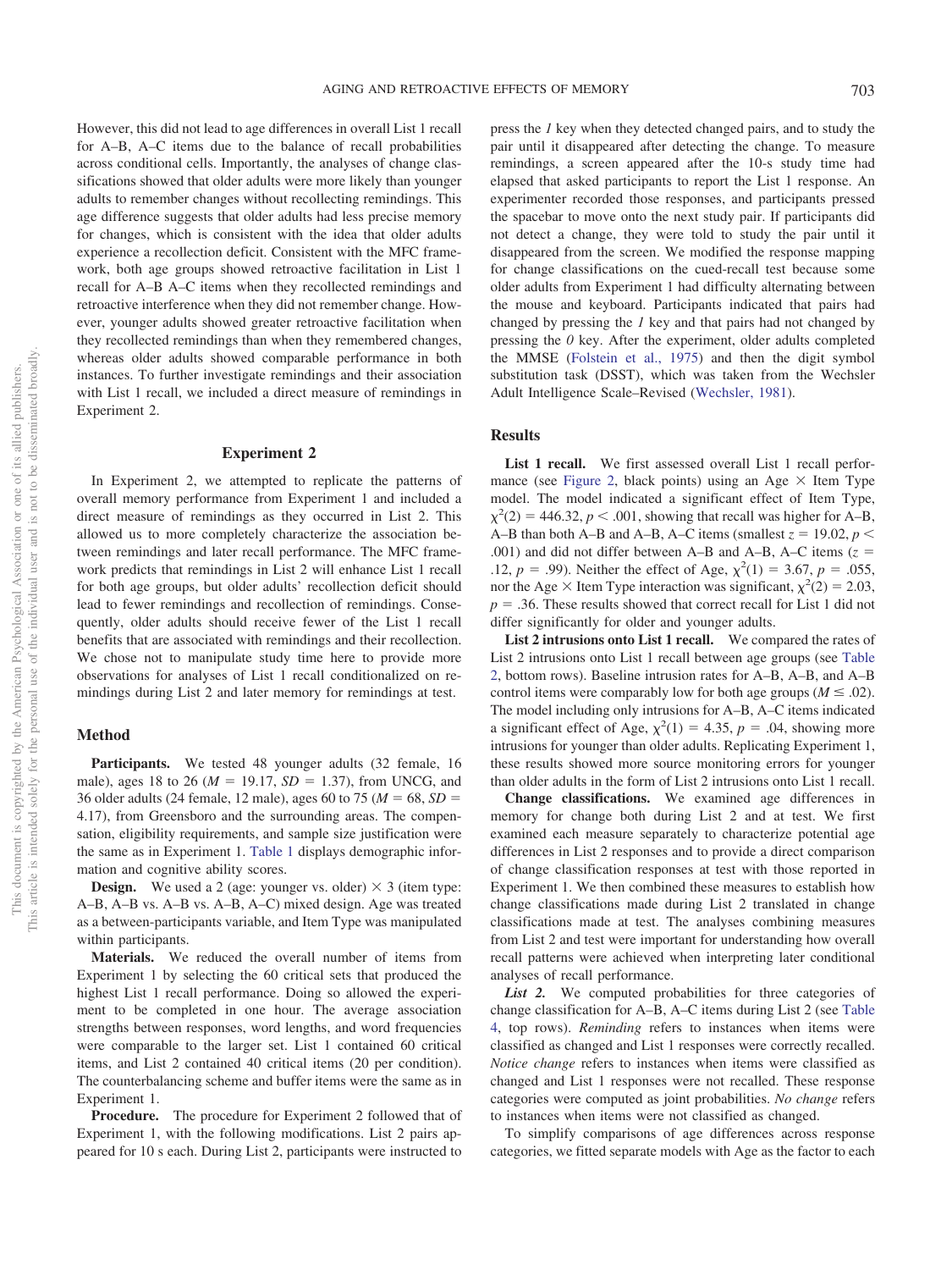

<span id="page-7-0"></span>*Figure 2.* Probabilities of correct List 1 recall as a function of age and item type in Experiment 2. The areas of the conditional points (in green [light gray], blue [dark gray], and red [medium gray]) for A–B, A–C items correspond to the proportion of responses on the cued recall test that were included in each condition. For the points above A–B, A–C (List 2) (conditional), green (light gray) indicates when a reminding occurred for participants while the red (medium gray) indicates when participants were not reminded. The green (light gray) and blue (dark gray) points above A–B, A–C (Test) (conditional) indicate when change was classified and the List 2 response was recalled at test (Recollect Reminding), and when change was classified but the List 2 response was not recalled at test (Remember Change), respectively. The corresponding red dot indicates when change was not classified at test (No Memory for Change). The heights of the conditional points indicate the probability of correct List 1 recall for those subsets of items. Error bars are bootstrap 95% confidence intervals. See the online article for the color version of this figure.

classification type. The model for reminding responses indicated no significant effect,  $\chi^2(1) = 3.59$ ,  $p = .058$ . The model for notice change responses indicated a significant effect,  $\chi^2(1) = 29.26$ ,  $p <$ .001, showing that older adults detected changes without recalling List 1 responses more often than younger adults. The model for no change indicated no significant effect,  $\chi^2(1) = 3.29$ ,  $p = .069$ . Finally, we also examined false alarm rates for A–B, A–B items classified as changed. The rates were comparably low for both

## <span id="page-7-1"></span>Table 4

*Change Classification Probabilities for A-B, A-C Items as a Function of Age and Classification Type During the List 2 and Test Phases: Experiment 2*

|                  |                                               | No reminding                                  |                                            |  |
|------------------|-----------------------------------------------|-----------------------------------------------|--------------------------------------------|--|
| Age              | Reminding                                     | Notice change                                 | No change                                  |  |
| Younger<br>Older | .49 [.45, .52]<br>$.41$ [ $.37, .44$ ]        | $.13$ [.11, .16]<br>$.30$ $[.27, .33]$        | $.38$ [ $.35, .41$ ]<br>$.29$ $[.26, .32]$ |  |
|                  |                                               | Reminding not recollected                     |                                            |  |
| Age              | Recollect<br>reminding                        | Remember<br>change                            | No memory<br>for change                    |  |
| Younger<br>Older | $.26$ $[.23, .29]$<br>$.12$ [ $.10$ , $.15$ ] | $.27$ [ $.25$ , $.30$ ]<br>$.30$ $[.27, .34]$ | .47 [.44, .50]<br>$.58$ [ $.54$ , $.61$ ]  |  |
|                  |                                               |                                               |                                            |  |

*Note*. Bootstrap 95% confidence intervals are displayed in brackets.

younger (*M* - .02, 95% CI [.01, .03]) and older (*M* - .05, 95% CI [.03, .06]) adults,  $\chi^2(1) = 0.00$ ,  $p = .99$ . These results show that older adults made change classifications on the basis of memory for List 1 responses less often than younger adults. This age difference in List 1 recall presumably reflects older adults' deficit in recollection.

*Test.* We analyzed the same three categories of change classification at test as in Experiment 1 (see [Table 4,](#page-7-1) bottom rows). The model for recollect reminding responses indicated a significant effect,  $\chi^2(1) = 13.30, p < .001$ , showing that younger adults recollected more remindings than older adults. The model for remember change responses indicated no significant effect,  $\chi^2(1) = 0.54$ ,  $p = .46$ . The model for no memory for change responses also indicated no significant effect,  $\chi^2(1) = 3.31$ ,  $p =$ .07. Finally, there was no difference in false alarm rates between older and younger adults for the A–B, A–B items (older:  $M = .04$ , 95% CI [.02, .06]; younger:  $M = .02, 95\%$  CI [.01, .03],  $\chi^2(1) =$ 3.74,  $p = .053$ ), but there was a significant difference for A–B control items (older:  $M = .05, 95\%$  CI [.03, .09]; younger:  $M =$ .02, 95% CI [.01, .03],  $\chi^2(1) = 9.55$ ,  $p = .002$ ). These results suggest that younger adults were better able to recollect List 2 changes and show that older adults were more biased to classify control items as changed.

*List 2 and test.* The combined measures of change classification from List 2 and test are displayed in [Table 5.](#page-8-0) As in the analyses above, we fitted separate models with Age as the factor to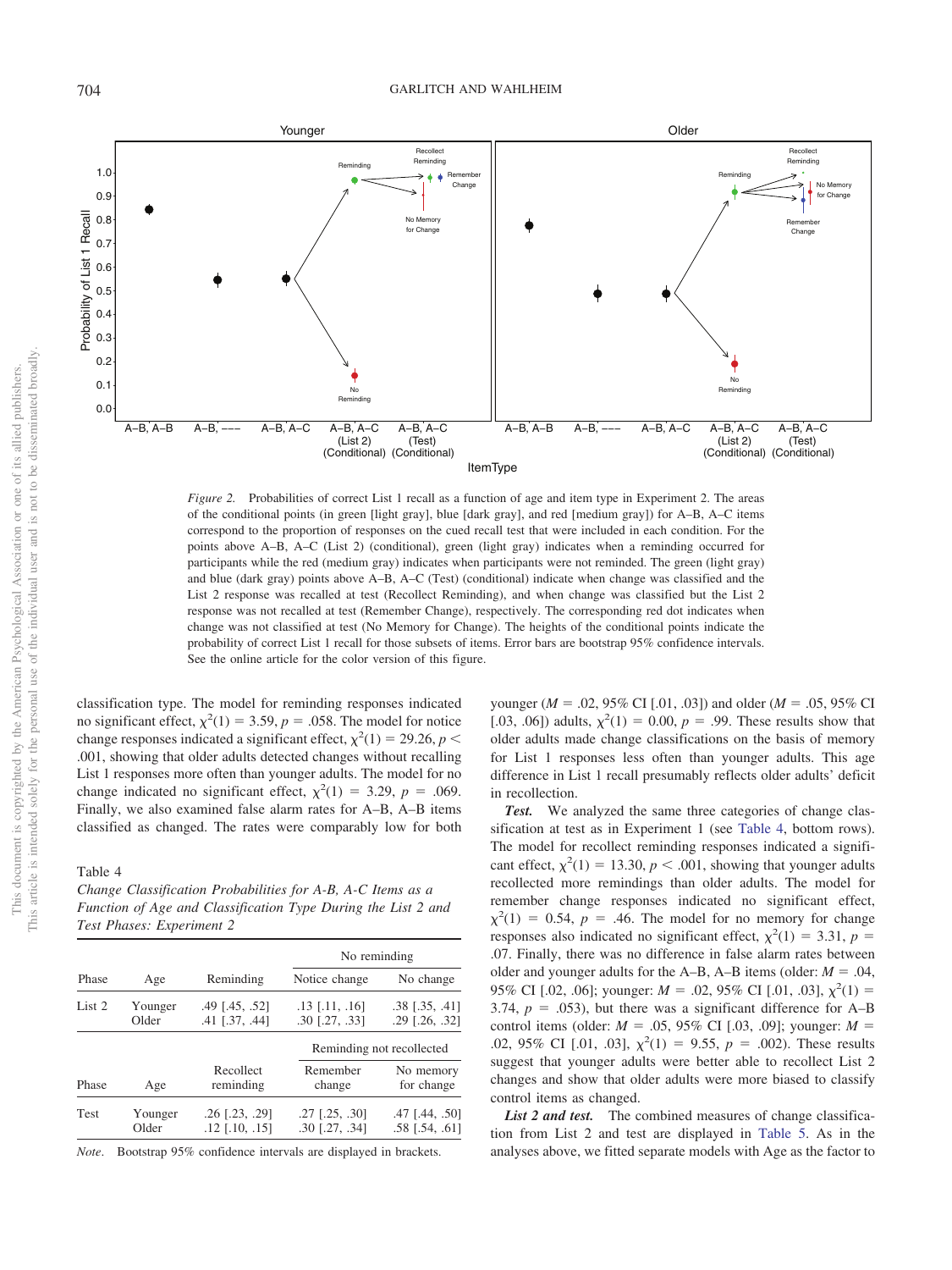| I<br>I<br>v<br>. .<br>۰. |
|--------------------------|
|--------------------------|

| Age     | Reminding $+$ Recollect<br>Reminding | Reminding + Remember<br>Change | Reminding $+$ No Memory<br>for Change | No reminding     |
|---------|--------------------------------------|--------------------------------|---------------------------------------|------------------|
| Younger | $.20$ [.18, .23]                     | $.21$ [.19, .24]               | $.08$ [ $.06, .09$ ]                  | $.51$ [.48, .54] |
| Older   | $.08$ $[.06, .09]$                   | $.18$ $[.15, .21]$             | $.15$ [ $.13$ , $.18$ ]               | $.59$ [.56, .63] |

*Change Classification Probabilities for A–B, A–C Items as a Function of Age and Classification Type for Combinations of List 2 and Test Phases: Experiment 2*

*Note*. Bootstrap 95% confidence intervals are displayed in brackets.

each classification type. The model for Reminding  $+$  Recollect Reminding responses indicated a significant effect,  $\chi^2(1) = 16.71$ ,  $p < .001$ , showing a higher rate of being reminded in List 2 and recollecting reminding at test for younger than older adults. The model for Reminding  $+$  Remember Change responses indicated no significant effect,  $\chi^2(1) = 1.96$ ,  $p = .16$ . The model for Reminding  $+$  No Memory for Change responses indicated a significant effect,  $\chi^2(1) = 9.02$ ,  $p = .003$ , showing a higher rate of being reminded in List 2 and not indicating change at test for older than younger adults. These combinations of List 2 and test measures confirmed that older adults were less likely to recollect remindings that occurred in List 2.

**List 1 recall conditionalized on change classifications.** In the final set of analyses, we examined List 1 recall conditionalized on whether participants were reminded during List 2 and on the three categories of change classification at test (see [Figure 2:](#page-7-0) green [light gray], red [medium gray], and blue [dark gray] points) in order to investigate the associations of remindings and later reminding recollection with List 1 recall. For the absence of remindings during List 2, we created a "no reminding" response category that collapsed across the notice-change and no-change categories.

*Reminding in List 2.* We fitted a model to conditional List 1 recall with Age and Item Type (A–B, A–C [reminding] vs. A–B, A–C [no reminding] vs. A–B) as factors. The model indicated a significant effect of Item Type,  $\chi^2(2) = 544.04$ ,  $p < .001$ , showing that List 1 recall for A–B, A–C items was higher when remindings occurred in List 2 than when they did not. There was no significant effect of Age,  $\chi^2(1) = 1.69$ ,  $p = .19$ , but there was a significant Age  $\times$  Item Type interaction,  $\chi^2(2) = 12.93$ ,  $p = .002$ . When remindings occurred, List 1 recall was significantly greater for younger than older adults ( $z = 2.84$ ,  $p = .005$ ). However, when remindings did not occur, List 1 recall did not differ between age groups  $(z = 1.13, p = .26)$ . Regarding retroactive effects of memory, retroactive facilitation was observed when remindings occurred, as reminded items were recalled more often than control items  $(z = 15.52, p < .001)$ , and retroactive interference was observed when remindings did not occur, as nonreminded items were recalled less often than control items  $(z = 15.68, p < .001)$ . These results show that retrieval of List 1 responses during List 2 was associated with retroactive facilitation, and that older adults showed an episodic memory deficit for List 1 responses at test even when they were successfully reminded of those responses during List 2.

*Reminding in List 2 and reminding recollection at test.* We conditionalized List 1 recall of A–B, A–C items for which remindings occurred during List 2 on change classifications at test. We fitted an Age  $\times$  Classification model to A–B, A–C items for the three levels of change classification at test (i.e., recollect reminding, remember change, and no memory for change).

The model indicated no significant effect of Age,  $\chi^2(1) = 3.53$ ,  $p = .06$ , no significant effect of Classification,  $\chi^2(2) = 2.60$ ,  $p =$ .27, and a significant Age  $\times$  Classification interaction,  $\chi^2(2)$  = 6.98,  $p = 0.03$ . The interaction showed that for younger adults, List 1 recall was significantly higher for both recollect reminding and remember change than for no memory for change (smallest  $z =$ 2.39,  $p = 0.045$ ), and List 1 recall did not differ between recollect reminding and remember change  $(z = 0.10, p = .99)$ . For older adults, there were no significant differences among conditional cells (largest  $z = 1.02$ ,  $p = .56$ ). This lack of an effect for older adults could partly reflect the low number of observations in the reminding recollection cell for older adults. Despite this lack of differences, it is noteworthy that List 1 recall was perfect for all items for which remindings were recollected. Taken together, these results are consistent with the MFC framework in showing that reminding recollection was associated with benefits above reminding without memory for change. These results also suggest that older adults can benefit from reminding recollection, but they do so less often than younger adults.

## **Discussion**

Consistent with Experiment 1, there was no age-related difference in retroactive effects of memory in overall List 1 recall, but younger adults made more source monitoring errors, as they produced more List 2 intrusions onto List 1 recall than older adults. During List 2, older adults were more likely to notice change without recall of List 1. At test, older adults were less likely to recollect remindings and were more likely to indicate changes for control items than younger adults. These results suggest that older adults relied on recollection as a basis for change classifications in both List 2 and at test less than younger adults. The benefits of reminding for List 1 recall were greater for younger than older adults, which suggests that retrieval practice led to more durable List 1 representations for younger adults. Consistent with the MFC framework, conditional List 1 recall showed that remindings led to retroactive facilitation and the absence of remindings led to retroactive interference. There was also an additional benefit from recollecting such remindings that appeared for younger but not older adults. However, the low number of observations in the reminding recollection cell for older adults likely precluded our ability to detect such benefits in the statistical analyses. Overall, these results are generally consistent with predictions from the MFC framework, as remindings that allowed for integrative encoding were associated with enhanced memory performance for List 1 to varying degrees for older and younger adults.

<span id="page-8-0"></span>Table 5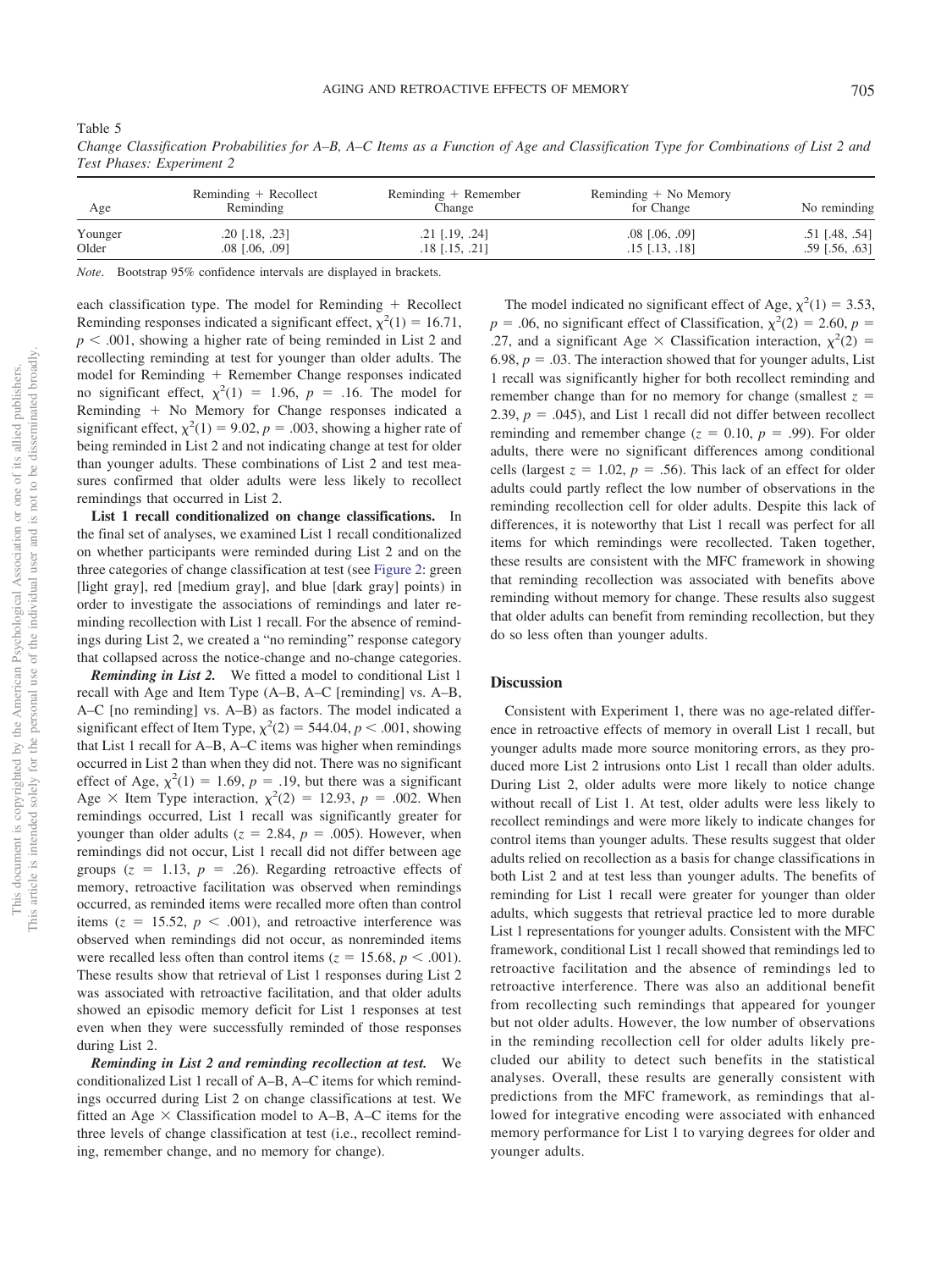## **General Discussion**

The primary goal of the present study was to examine the role of reminding in retroactive effects of memory for older and younger adults using variants of an A–B, A–C paradigm. We found that older and younger adults showed comparable overall List 1 recall in both experiments. Younger adults showed higher List 2 recall after indicating change at test and more List 2 intrusions onto List 1 recall than older adults in both experiments. Older adults were more likely to notice changes without recalling List 1 responses during List 2 and recollected fewer remindings at test than younger adults. Critically, remindings were associated with higher List 1 recall at test for younger than older adults. Recollection of remindings at test were also more clearly associated with an additional benefit to List 1 recall for younger than older adults. These results are generally in line with predictions from MFC in showing critical roles for reminding and reminding recollection in age differences in retroactive effects of memory. In what follows, we consider the theoretical implications of the present findings.

# **Theoretical Implications for Age Differences in Episodic Memory**

It has previously been shown that in A–B, A–C paired associate paradigms, older adults experience greater susceptibility to retroactive interference than younger adults (e.g., [Arenberg, 1967;](#page-10-0) [Traxler, 1973\)](#page-11-2). As discussed in the Introduction, it has long been assumed that using A–B, A–C paradigms to examine memory under conditions of retroactive interference adequately measures age differences in inhibition abilities (e.g., [Kane & Hasher, 1995\)](#page-11-0). However, the present results clearly show that one need not propose a role for inhibitory processing to explain the age differences in retroactive effects of memory found in prior work. Instead, the MFC framework proposes that older adults experience age-related recollection deficits that reduce the ability to recall List 1 responses during List 2 (a reminding) and to later recollect such experiences. The framework further assumes that remindings increase the accessibility of List 1 responses through retrieval practice and enable the encoding of responses from both lists and the associated temporal order in which they occurred. Consequently, the framework predicts that older adults should experience fewer memorial benefits of reminding and reminding recollection than younger adults in retroactive experimental conditions. Consistent with this, we found that older adults were more likely to indicate change without recall of the List 1 response during List 2 than younger adults (i.e., older adults experienced fewer remindings). At test, older adults were less likely to recollect remindings, and were more likely to remember changes without correct recall of the List 2 response. Furthermore, older adults showed lower conditionalized List 1 recall than younger adults even when they experienced remindings.

Although the present findings fit with predictions from MFC, it is noteworthy that older adults were not more susceptible to retroactive interference in overall performance. This lack of effect may seem surprising given that several extant theories predict that older adults should be less able to differentiate between competing sources of information. As mentioned in the introductory text, inhibition deficit theory posits that older adults are less effective at suppressing distracting or irrelevant information in memory, which causes them to experience greater response competition when attempting to recall target information (e.g., [Hasher & Zacks,](#page-11-3) [1988;](#page-11-3) [Lustig et al., 2007\)](#page-11-4). In addition, dual process theories of age differences in episodic memory assume that older adults experience a selective deficit in controlled retrieval processes, which explains why older adults have poorer memory for temporal contextual features that are associated with a response (for a review, see [Koen & Yonelinas, 2014\)](#page-11-33). Similarly, source memory accounts of age-related episodic memory deficits also claim that older adults experience impairments in memory for contextual information, as shown by poorer memory for the features associated with items than for the items themselves (for a review, see [Dodson, 2017\)](#page-11-34).

This incompatibility between the present results and these prominent theories further highlights the utility of the MFC framework for explaining age-related memory differences under retroactive experimental conditions. The feature of this framework that allows it to accommodate the present results is that it assumes that overall recall performance is comprised of a balance of facilitation and interference effects that is determined by the extent to which remindings occur and are later recollected. This framework could explain the lack of age differences in the susceptibility of retroactive interference by assuming age differences in encoding efficacy in List 2. Older adults may have encoded List 2 study items less effectively than younger adults, either because older adults experienced greater proactive interference (cf. [Wahlheim, 2014\)](#page-12-1) and/or because they strategically prioritized attention to List 1. In either case, List 2 pairs would be less competitive at retrieval for older than younger adults, which would reduce the need for recollection to retrieve List 1 responses. This may also explain why younger adults experienced greater List 2 intrusions onto List 1 recall. If younger adults processed List 2 more effectively than older adults, then it would be a stronger competitor when asked to recall List 1. Further empirical work is needed to test the viability of this proposal.

There are also methodological differences between the present and earlier experiments that could help explain why older adults were not more susceptible to retroactive interference in overall performance here. First, the materials used in the current study are different from previous experiments examining age differences in retroactive interference. In the current study, cues and responses within word pairs were semantically associated, while [Traxler](#page-11-2) [\(1973\),](#page-11-2) whose results showed greater retroactive interference for older adults, used unrelated word pairs. Given that older adults show greater episodic memory deficits in cued recall when word pairs are unrelated (e.g., [Naveh-Benjamin, 2000,](#page-11-35) Experiment 4), the inclusion of semantically associated word pairs in the current study could have made those pairs memorable enough for older adults to eliminate retroactive interference through reminding or some other mechanism. Second, [Traxler \(1973\)](#page-11-2) intermixed study and test trials, which could have encouraged participants to encode each list in isolation. Further, between-list retrievals occurred at short lags and this could have limited the potential benefits of remindings on later recall. In contrast, in the present experiments, we encouraged participants to retrieve from List 1 during List 2, and such retrievals occurred at much longer lags. Based on the findings from [Jacoby et al. \(2015\)](#page-11-15) showing that List 1 recall for A–B, A–C items was greater when remindings occurred at longer compared to shorter lags, we believe that the experimental condi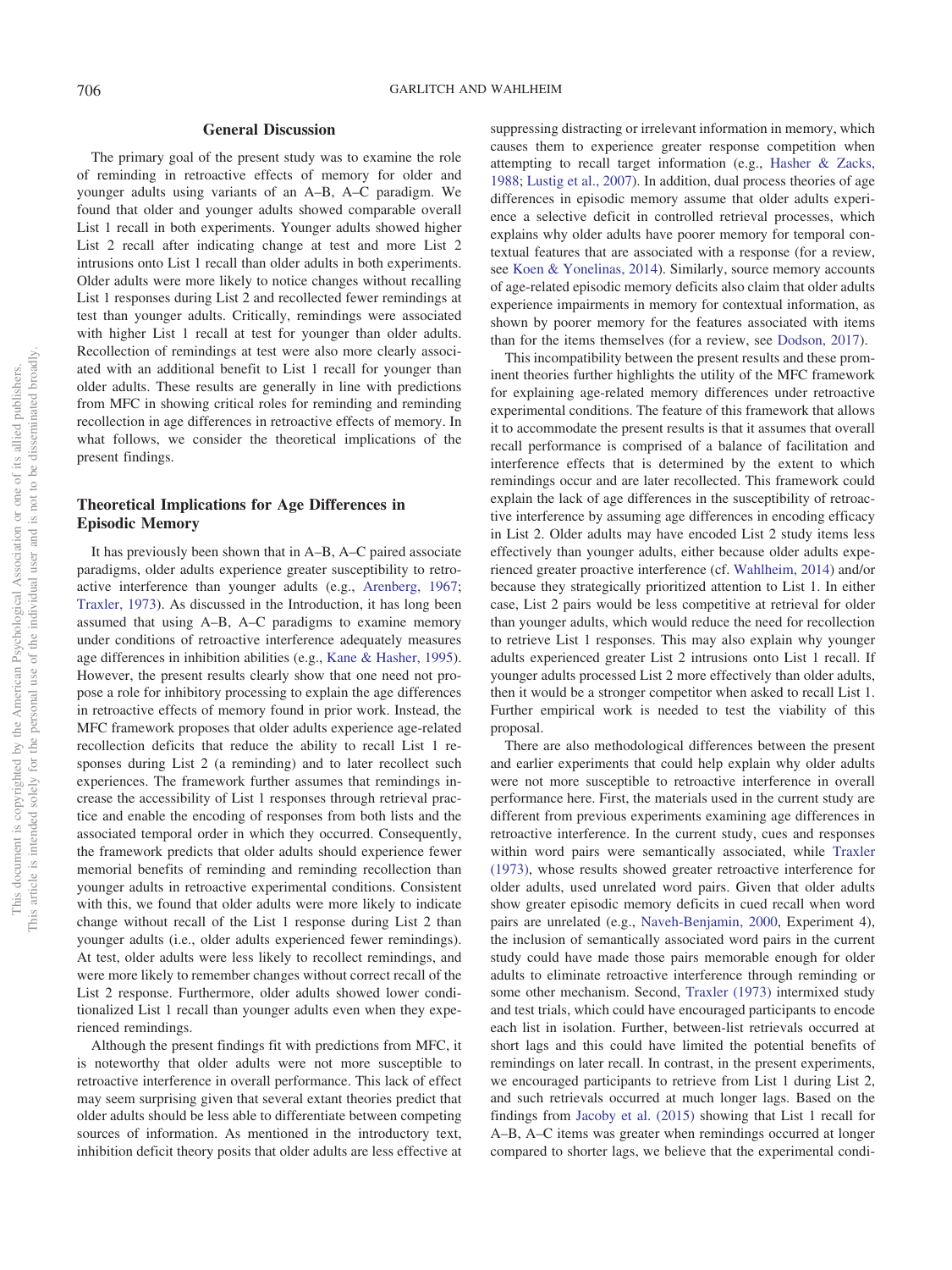tions of including changes at longer lags between lists optimized the benefits of remindings on later List 1 recall for both age groups.

Although we found clear evidence for the role of reminding in age differences in retroactive effects of memory, one limitation to the study is that younger and older adults showed comparable List 1 recall. The lack of age differences in recall is inconsistent with most aging studies included in the literature, as cued recall performance is typically lower for older than younger adults (e.g., [Craik & McDowd, 1987\)](#page-11-36). Although this creates a minor complication for interpretation, it was more important that we found age differences in conditional analyses of List 1 recall when original learning was equated between age groups. Therefore, we argue that these experiments provide important information for theories of age-related memory differences. To improve the precision of interpretation in future experiments, it could be worthwhile to characterize our samples using a broader battery of standardized cognitive ability measures. This would allow us to examine the extent to which younger and older adults in our samples are representative of a larger group of people who were also tested on those measures.

#### **Implications for the MFC Framework**

The MFC framework was originally proposed to explain proactive effects of memory [\(Jacoby et al., 2013;](#page-11-19) [Wahlheim & Jacoby,](#page-12-0) [2013\)](#page-12-0). Along with two recent studies [\(Jacoby et al., 2015;](#page-11-15) [Negley](#page-11-18) [et al., 2018\)](#page-11-18), the present study extends MFC to explain how remindings and recollection of remindings can influence earlier memories under conditions of retroactive interference. In addition, one goal of Experiment 1 was to replicate the List 2 study time effects on remindings, and later List 1 recall shown by [Negley et](#page-11-18) [al. \(2018\).](#page-11-18) Classic interference theories predict that more exposure to List 2 items should increase retroactive interference, thus further impairing List 1 recall. However, MFC predicts that more exposure to List 2 items should increase the opportunity for remindings. Consistent with this, [Negley et al. \(2018\)](#page-11-18) showed that longer List 2 study times (7 s vs. 1 s) were associated with higher List 1 recall, which was driven by higher rates of reminding and recollection of remindings.

We replicated the study time effect on reminding recollection in Experiment 1, as remindings were recollected more often when List 2 items appeared for a longer compared to a shorter length of time. However, in contrast to earlier findings, this effect was not associated with an increase in overall List 1 recall. Our failure to replicate the complete pattern of results could reflect the difference in presentation rates between studies. Rather than using 1 s for the shorter study time condition as in [Negley et al. \(2018\),](#page-11-18) we chose 2 s to accommodate older adults because they are generally believed to be slower at encoding (e.g., [Salthouse, 1996\)](#page-11-21). However, the difference in study time from 2 s to 10 s resulted in negligible benefits for overall List 1 recall in the current study. The lack of benefit to overall List 1 recall from additional study time may have occurred because 2 s was sufficient to cue spontaneous remindings (cf. [Benjamin & Tullis, 2010;](#page-11-37) [Hintzman, 2011\)](#page-11-16). It is possible that effect of study time observed by [Negley et al. \(2018\)](#page-11-18) was the result of the shorter 1 s study time undermining the efficacy of List 2 items as retrieval cues for List 1 at test. To resolve this issue, one could examine how parametric manipulations of study time influence study-phase retrievals and their consequences for memory in an A–B, A–C paradigm.

More generally, the recent studies examining the roles of remindings and recollection of remindings in retroactive effects of memory point out an important contrast with earlier studies examining the roles of remindings and their recollection in proactive effects of memory. For retroactive effects of memory, remindings are associated with facilitation in List 1 recall regardless of whether those remindings are later recollected [\(Negley et al.,](#page-11-18) [2018\)](#page-11-18). In contrast, for proactive effects of memory, remindings are only associated with facilitation of List 2 recall when those remindings are later recollected (e.g., [Wahlheim & Jacoby, 2013\)](#page-12-0). Consistent with [Negley et al. \(2018\),](#page-11-18) the present study showed that remindings were necessary and sufficient to obtain retroactive facilitation. This finding is consistent with the notion that retrieval practice improves memory for original information. However, there was some ambiguity regarding whether recollecting reminding was associated with additional List 1 recall benefits. One possibility is that the facilitation from the reminding in List 2 elevated younger adults' performance near ceiling, leaving little room for reminding recollection to further increase performance. In addition, the number of observations for older adults in the reminding recollection cell could have limited our ability to detect additional benefits. More research is required to identify when reminding recollection benefits memory beyond remindings alone.

## **Concluding Remarks**

The present findings implicate a critical role for reminding in retroactive effects of memory for older and younger adults. When remindings were recollected, both age groups avoided retroactive interference and showed retroactive facilitation. However, younger adults recollected more remindings than older adults, providing further evidence that older adults experience a recollection deficit. Further research on the factors that moderate the associations among remindings, their recollection, and retroactive effects of memory could fundamentally influence longstanding perspectives regarding age effects on episodic memory. Further research examining the role of remindings and recollection of remindings could also lead to integration-based interventions for the negative effects of retroactive interference that occur when separate events have both shared and distinctive features.

#### **References**

- <span id="page-10-1"></span>Anderson, J. R. (1974). Retrieval of propositional information from longterm memory. *Cognitive Psychology, 6,* 451– 474. [http://dx.doi.org/10](http://dx.doi.org/10.1016/0010-0285%2874%2990021-8) [.1016/0010-0285\(74\)90021-8](http://dx.doi.org/10.1016/0010-0285%2874%2990021-8)
- <span id="page-10-0"></span>Arenberg, D. (1967). Age differences in retroaction. *Journal of Gerontology, 22,* 88 –91.
- <span id="page-10-2"></span>Balota, D. A., Dolan, P. O., & Duchek, J. M. (2000). Memory changes in healthy older adults. In E. Tulving & F. I. M. Craik (Eds.), *The Oxford handbook of memory* (pp. 395– 409). New York, NY: Oxford University Press.
- <span id="page-10-3"></span>Balota, D. A., Yap, M. J., Cortese, M. J., Hutchison, K. A., Kessler, B., Loftis, B., ... Treiman, R. (2007). The English Lexicon Project. *Behavior Research Methods, 39,* 445– 459. [http://dx.doi.org/10.3758/](http://dx.doi.org/10.3758/BF03193014) [BF03193014](http://dx.doi.org/10.3758/BF03193014)
- <span id="page-10-4"></span>Bates, D., Mächler, M., Bolker, B., & Walker, S. (2014). Fitting linear mixed-effects models using lme4. *Journal of Statistical Software, 67,*  $1 - 48$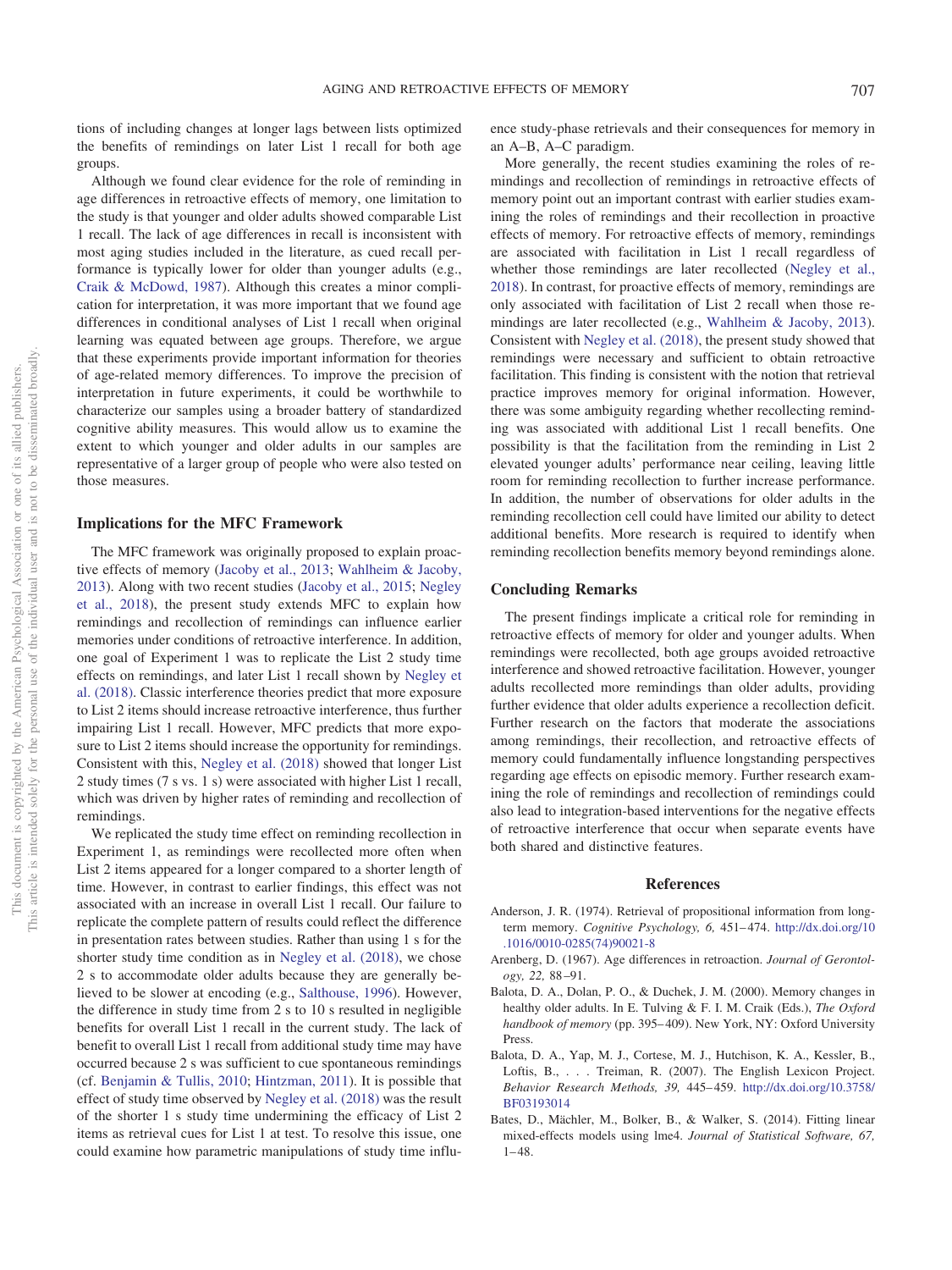- <span id="page-11-37"></span>Benjamin, A. S., & Tullis, J. (2010). What makes distributed practice effective? *Cognitive Psychology, 61,* 228 –247. [http://dx.doi.org/10.1016/j](http://dx.doi.org/10.1016/j.cogpsych.2010.05.004) [.cogpsych.2010.05.004](http://dx.doi.org/10.1016/j.cogpsych.2010.05.004)
- <span id="page-11-6"></span>Connelly, S. L., Hasher, L., & Zacks, R. T. (1991). Age and reading: The impact of distraction. *Psychology and Aging, 6,* 533–541. [http://dx.doi](http://dx.doi.org/10.1037/0882-7974.6.4.533) [.org/10.1037/0882-7974.6.4.533](http://dx.doi.org/10.1037/0882-7974.6.4.533)
- <span id="page-11-36"></span>Craik, F. I. M., & McDowd, J. M. (1987). Age differences in recall and recognition. *Journal of Experimental Psychology: Learning, Memory, and Cognition, 13,* 474 – 479. [http://dx.doi.org/10.1037/0278-7393.13.3](http://dx.doi.org/10.1037/0278-7393.13.3.474) [.474](http://dx.doi.org/10.1037/0278-7393.13.3.474)
- <span id="page-11-34"></span>Dodson, C. S. (2017). Aging and memory. In J. H. Byrne (Ed.), *Learning and memory: A comprehensive reference* (2nd ed., pp. 403– 421). Amsterdam, the Netherlands: Elsevier. [http://dx.doi.org/10.1016/B978-0-12-](http://dx.doi.org/10.1016/B978-0-12-809324-5.21053-5) [809324-5.21053-5](http://dx.doi.org/10.1016/B978-0-12-809324-5.21053-5)
- <span id="page-11-26"></span>Faul, F., Erdfelder, E., Buchner, A., & Lang, A.-G. (2009). Statistical power analyses using G\*Power 3.1: Tests for correlation and regression analyses. *Behavior Research Methods, 41,* 1149 –1160. [http://dx.doi.org/](http://dx.doi.org/10.3758/BRM.41.4.1149) [10.3758/BRM.41.4.1149](http://dx.doi.org/10.3758/BRM.41.4.1149)
- <span id="page-11-24"></span>Folstein, M. F., Folstein, S. E., & McHugh, P. R. (1975). "Mini-mental state". A practical method for grading the cognitive state of patients for the clinician. *Journal of Psychiatric Research, 12,* 189 –198. [http://dx](http://dx.doi.org/10.1016/0022-3956%2875%2990026-6) [.doi.org/10.1016/0022-3956\(75\)90026-6](http://dx.doi.org/10.1016/0022-3956%2875%2990026-6)
- <span id="page-11-31"></span>Fox, J., & Weisburg, S. (2011). *An R companion to applied regression* (2nd ed.). Thousand Oaks, CA: SAGE. Retrieved from [http://socserv.socsci](http://socserv.socsci.mcmaster.ca/jfox/Books/Companion) [.mcmaster.ca/jfox/Books/Companion](http://socserv.socsci.mcmaster.ca/jfox/Books/Companion)
- <span id="page-11-7"></span>Hamm, V. P., & Hasher, L. (1992). Age and the availability of inferences. *Psychology and Aging, 7,* 56 – 64. [http://dx.doi.org/10.1037/0882-7974](http://dx.doi.org/10.1037/0882-7974.7.1.56) [.7.1.56](http://dx.doi.org/10.1037/0882-7974.7.1.56)
- <span id="page-11-8"></span>Hartman, M., & Hasher, L. (1991). Aging and suppression: Memory for previously relevant information. *Psychology and Aging, 6,* 587–594. <http://dx.doi.org/10.1037/0882-7974.6.4.587>
- <span id="page-11-9"></span>Hasher, L., Quig, M. B., & May, C. P. (1997). Inhibitory control over no-longer-relevant information: Adult age differences. *Memory & Cognition, 25,* 286 –295. <http://dx.doi.org/10.3758/BF03211284>
- <span id="page-11-3"></span>Hasher, L., & Zacks, R. T. (1988). Working memory, comprehension, and aging: A review and a new view. In G. H. Bower (Ed.), *The psychology of learning and motivation* (Vol. 22, pp. 193–225). New York, NY: Academic Press.
- <span id="page-11-25"></span>Hetherington, R. (1954). The Snellen chart as a test of visual acuity. *Psychologische Forschung, 24,* 349 –357. [http://dx.doi.org/10.1007/BF004](http://dx.doi.org/10.1007/BF00422033) [22033](http://dx.doi.org/10.1007/BF00422033)
- <span id="page-11-16"></span>Hintzman, D. L. (2011). Research strategy in the study of memory: Fads, fallacies, and the search for the "coordinates of truth." *Perspectives on Psychological Science, 6,* 253–271. [http://dx.doi.org/10.1177/174569](http://dx.doi.org/10.1177/1745691611406924) [1611406924](http://dx.doi.org/10.1177/1745691611406924)
- <span id="page-11-17"></span>Jacoby, L. L. (1991). A process dissociation framework: Separating automatic from intentional uses of memory. *Journal of Memory and Language, 30,* 513–541. [http://dx.doi.org/10.1016/0749-596X\(91\)90025-F](http://dx.doi.org/10.1016/0749-596X%2891%2990025-F)
- <span id="page-11-15"></span>Jacoby, L. L., Wahlheim, C. N., & Kelley, C. M. (2015). Memory consequences of looking back to notice change: Retroactive and proactive facilitation. *Journal of Experimental Psychology: Learning, Memory, and Cognition, 41,* 1282–1297. <http://dx.doi.org/10.1037/xlm0000123>
- <span id="page-11-19"></span>Jacoby, L. L., Wahlheim, C. N., & Yonelinas, A. P. (2013). The role of detection and recollection of change in list discrimination. *Memory & Cognition, 41,* 638 – 649. <http://dx.doi.org/10.3758/s13421-013-0313-x>
- <span id="page-11-0"></span>Kane, M. J., & Hasher, L. (1995). Interference. In G. L. Maddox, R. C. Atchley, J. Grimley Evans, C. E. Finch, D. E. Hultsch, R. A. Kane, ... I. C. Siegler (Eds.), *The encyclopedia of aging: A comprehensive resource in gerontology and geriatrics* (pp. 514 –516). New York, NY: Springer.
- <span id="page-11-23"></span>Katzman, R., Brown, T., Fuld, P., Peck, A., Schechter, R., & Schimmel, H. (1983). Validation of a short orientation–memory– concentration test of cognitive impairment. *The American Journal of Psychiatry, 140,* 734 – 739. <http://dx.doi.org/10.1176/ajp.140.6.734>
- <span id="page-11-1"></span>Kausler, D. H. (1994). *Learning and memory in normal aging*. New York, NY: Academic Press.
- <span id="page-11-33"></span>Koen, J. D., & Yonelinas, A. P. (2014). The effects of healthy aging, amnestic mild cognitive impairment, and Alzheimer's disease on recollection and familiarity: A meta-analytic review. *Neuropsychology Review, 24,* 332–354. <http://dx.doi.org/10.1007/s11065-014-9266-5>
- <span id="page-11-32"></span>Lenth, R. (2018). emmeans: Estimated marginal means, aka, least-squares means (R Package Version 1.2.3) [Computer software] Retrieved from <https://cran.r-project.org/web/packages/emmeans/index.html>
- <span id="page-11-28"></span>Lund, K., & Burgess, C. (1996). Producing high-dimensional semantic spaces from lexical co-occurrence. *Behavior Research Methods, Instruments, & Computers, 28,* 203–208. [http://dx.doi.org/10.3758/BF0](http://dx.doi.org/10.3758/BF03204766) [3204766](http://dx.doi.org/10.3758/BF03204766)
- <span id="page-11-5"></span>Lustig, C., Hasher, L., & Tonev, S. T. (2001). Inhibitory control over the present and the past. *Europe's Journal of Psychology, 13*(1–2), 107–122.
- <span id="page-11-4"></span>Lustig, C., Hasher, L., & Zacks, R. T. (2007). Inhibitory deficit theory: Recent developments in a "new view." *Inhibition in Cognition, 17,* 145–162. <http://dx.doi.org/10.1037/11587-008>
- <span id="page-11-20"></span>McGeoch, J. A. (1932). Forgetting and the law of disuse. *Psychological Review, 39,* 352–370. <http://dx.doi.org/10.1037/h0069819>
- <span id="page-11-10"></span>Myers, J. L., O'Brien, E. J., Balota, D. A., & Toyofuku, M. L. (1984). Memory search without interference: The role of integration. *Cognitive Psychology, 16,* 217–242. [http://dx.doi.org/10.1016/0010-0285\(84\)](http://dx.doi.org/10.1016/0010-0285%2884%2990008-2) [90008-2](http://dx.doi.org/10.1016/0010-0285%2884%2990008-2)
- <span id="page-11-35"></span>Naveh-Benjamin, M. (2000). Adult age differences in memory performance: Tests of an associative deficit hypothesis. *Journal of Experimen*tal Psychology: Learning, Memory, and Cognition, 26, 1170-1187. <http://dx.doi.org/10.1037/0278-7393.26.5.1170>
- <span id="page-11-18"></span>Negley, J. H., Kelley, C. M., & Jacoby, L. L. (2018). The importance of time to think back: The role of reminding in retroactive effects of memory. *Journal of Experimental Psychology: Learning, Memory, and Cognition, 44,* 1352–1364. <http://dx.doi.org/10.1037/xlm0000512>
- <span id="page-11-27"></span>Nelson, D. L., McEvoy, C. L., & Schreiber, T. A. (1998). *The University of South Florida Word Association, Rhyme, and Word Fragment Norms*. Retrieved from <http://w3.usf.edu/FreeAssociation/>
- <span id="page-11-11"></span>Radvansky, G. A., Spieler, D. H., & Zacks, R. T. (1993). Mental model organization. *Journal of Experimental Psychology: Learning, Memory, and Cognition, 19,* 95–114. [http://dx.doi.org/10.1037/0278-7393.19](http://dx.doi.org/10.1037/0278-7393.19.1.95) [.1.95](http://dx.doi.org/10.1037/0278-7393.19.1.95)
- <span id="page-11-12"></span>Radvansky, G. A., & Zacks, R. T. (1991). Mental models and the fan effect. *Journal of Experimental Psychology: Learning, Memory, and Cognition, 17,* 940 –953. <http://dx.doi.org/10.1037/0278-7393.17.5.940>
- <span id="page-11-13"></span>Radvansky, G. A., Zacks, R. T., & Hasher, L. (1996). Fact retrieval in younger and older adults: The role of mental models. *Psychology and Aging, 11,* 258 –271. <http://dx.doi.org/10.1037/0882-7974.11.2.258>
- <span id="page-11-14"></span>Radvansky, G. A., Zacks, R. T., & Hasher, L. (2005). Age and inhibition: The retrieval of situation models. *The Journals of Gerontology Series B, Psychological Sciences and Social Sciences, 60,* 276 –278. [http://dx.doi](http://dx.doi.org/10.1093/geronb/60.5.P276) [.org/10.1093/geronb/60.5.P276](http://dx.doi.org/10.1093/geronb/60.5.P276)
- <span id="page-11-30"></span>R Development Core Team. (2008). *R: A language and environment for statistical computing*. Vienna, Austria: R Foundation for Statistical Computing. Retrieved from <http://www.R-project.org>
- <span id="page-11-21"></span>Salthouse, T. A. (1996). The processing-speed theory of adult age differences in cognition. *Psychological Review, 103,* 403– 428. [http://dx.doi](http://dx.doi.org/10.1037/0033-295X.103.3.403) [.org/10.1037/0033-295X.103.3.403](http://dx.doi.org/10.1037/0033-295X.103.3.403)
- <span id="page-11-29"></span>Shipley, W. C. (1986). *Shipley Institute of Living Scale*. Los Angeles, CA: Western Psychological Services.
- <span id="page-11-22"></span>Simmons, J. P., Nelson, L. D., & Simonsohn, U. (2012). A 21-word solution. *Dialogue: The Official Newsletter of the Society for Personality and Social Psychology, 26,* 4 –7.
- <span id="page-11-2"></span>Traxler, A. J. (1973). Retroactive and proactive inhibition in young and elderly adults using an unpaced modified free recall test. *Psychological Reports, 32,* 215–222. <http://dx.doi.org/10.2466/pr0.1973.32.1.215>